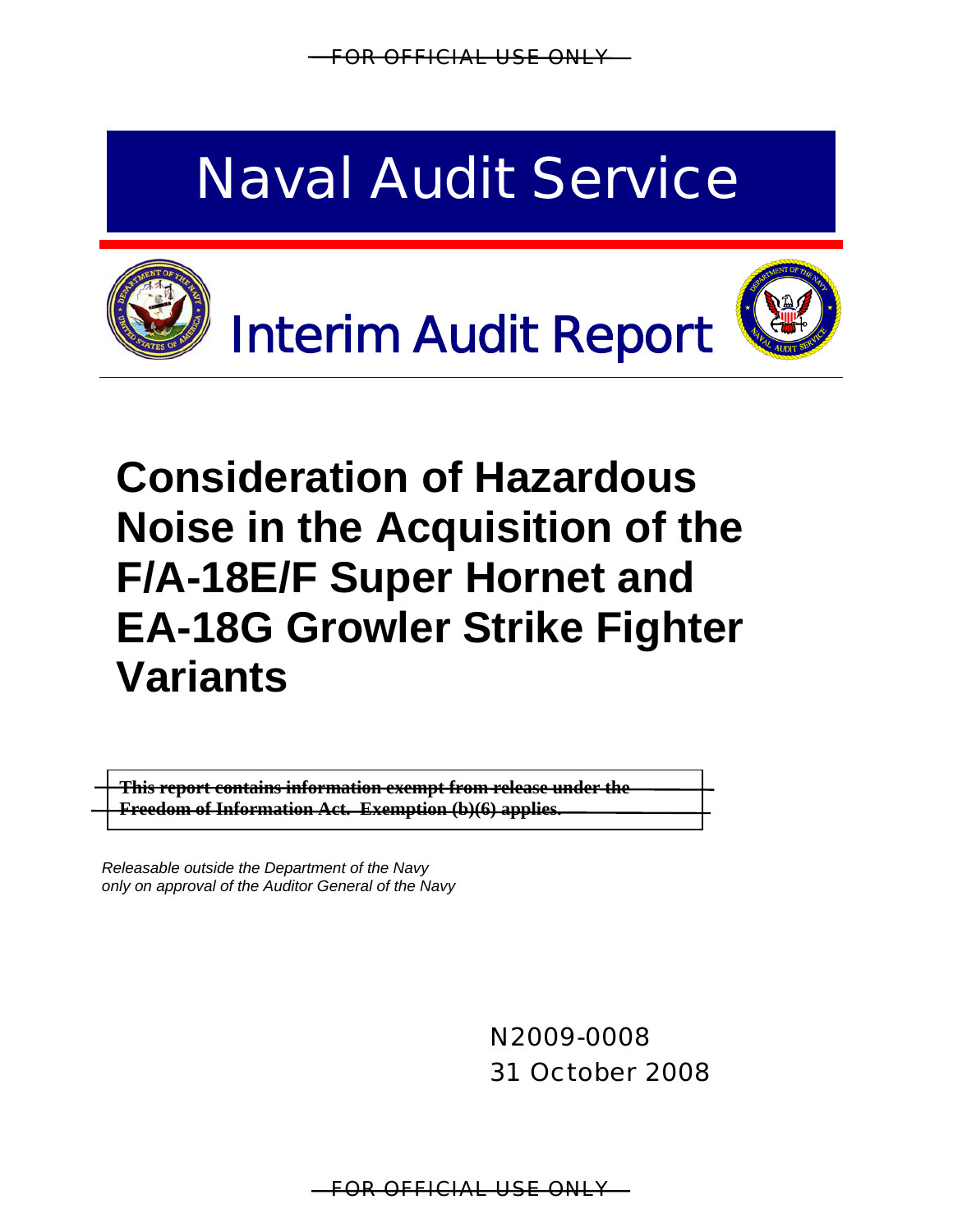| <b>Obtaining</b>                                                                             |                                                                                                                                                                    | <b>Providing Suggestions</b>                                                                       |                                                                                                                                                                                             |  |  |  |  |
|----------------------------------------------------------------------------------------------|--------------------------------------------------------------------------------------------------------------------------------------------------------------------|----------------------------------------------------------------------------------------------------|---------------------------------------------------------------------------------------------------------------------------------------------------------------------------------------------|--|--|--|--|
|                                                                                              | <b>Additional Copies</b>                                                                                                                                           |                                                                                                    | <b>for Future Audits</b>                                                                                                                                                                    |  |  |  |  |
| To obtain additional copies of this report,<br>please use the following contact information: |                                                                                                                                                                    | To suggest ideas for or to request future audits,<br>please use the following contact information: |                                                                                                                                                                                             |  |  |  |  |
| <b>Phone:</b><br><b>Fax:</b><br>E-mail:<br>Mail:                                             | $(202)$ 433-5757<br>$(202)$ 433-5921<br>NAVAUDSVC.FOIA@navy.mil<br>Naval Audit Service<br>Attn: FOIA<br>1006 Beatty Place SE<br>Washington Navy Yard DC 20374-5005 | <b>Phone:</b><br><b>Fax:</b><br>E-mail:<br><b>Mail:</b>                                            | $(202)$ 433-5840 (DSN 288)<br>$(202)$ 433-5921<br>NAVAUDSVC.AuditPlan@navy.mil<br>Naval Audit Service<br>Attn: Audit Requests<br>1006 Beatty Place SE<br>Washington Navy Yard DC 20374-5005 |  |  |  |  |

#### Naval Audit Service Web Site

To find out more about the Naval Audit Service, including general background, and guidance on what clients can expect when they become involved in research or an audit, visit our Web site at:

**<http://secnavportal.donhq.navy.mil/navalauditservices>**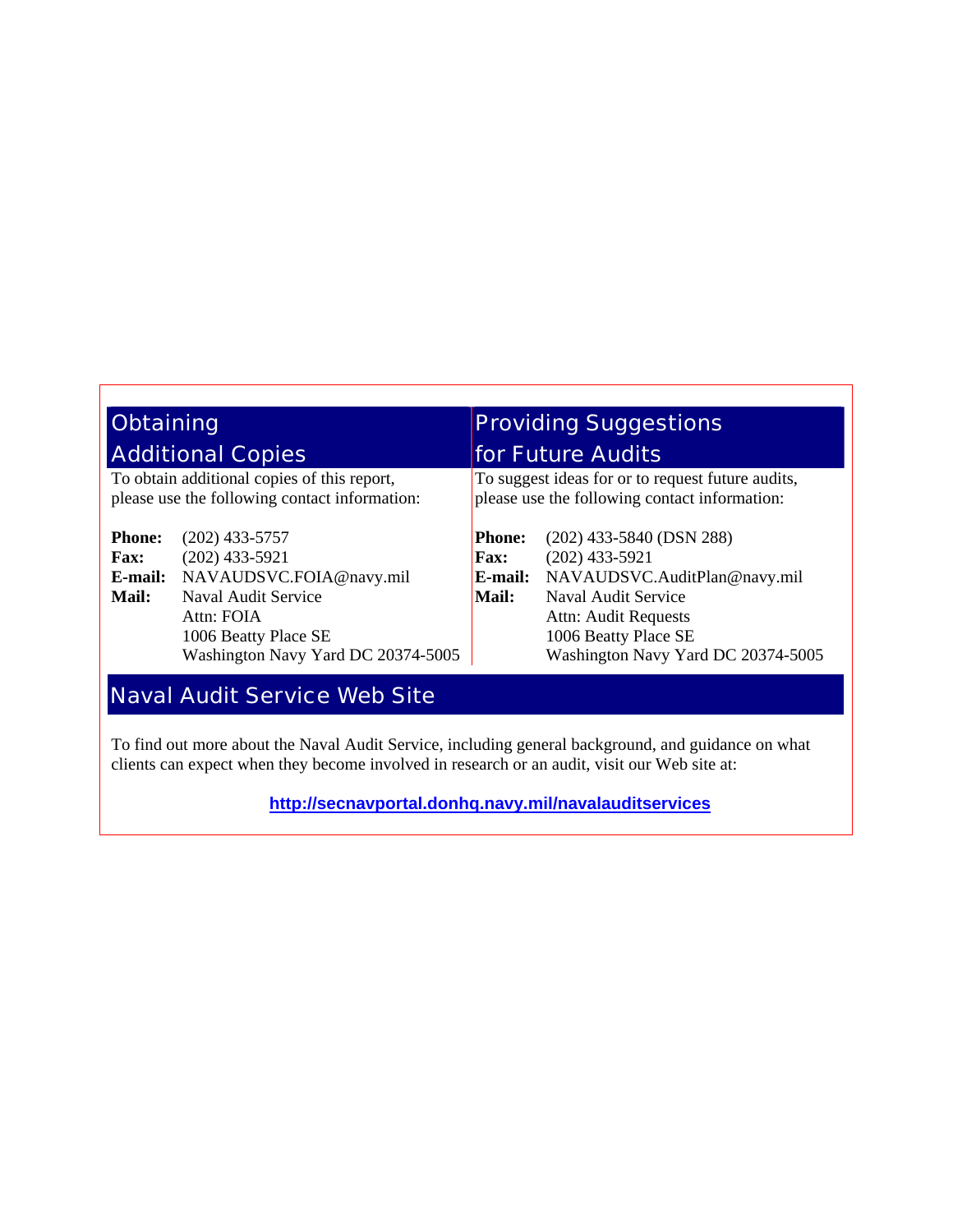

 7510 N2007-NIA000-0066.003 31 Oct 08

#### MEMORANDUM FOR ASSISTANT SECRETARY OF THE NAVY (RESEARCH, DEVELOPMENT AND ACQUISITION) THE F/A-18 STRIKE FIGHTER PROGRAM OFFICE (PROGRAM MANAGER AIR 265 (PMA265))

#### Subj: **CONSIDERATION OF HAZARDOUS NOISE IN THE ACQUISITION OF THE F/A-18E/F SUPER HORNET AND EA-18G GROWLER STRIKE FIGHTER VARIANTS (FINAL INTERIM AUDIT REPORT N2009-0008)**

- Ref: (a) NAVAUDSVC Memorandum 7510 N2007-NIA000-0066, dated 10 Aug 07 (b) SECNAVINST 7510.7F, "Department of the Navy Internal Audit"
- Encl. (1) [Status of Recommendations](#page-20-0)  (2) [Scope and Methodology](#page-21-0) (3) [Pertinent Guidance](#page-23-0) (4) [Center for Naval Analyses Veterans Hearing Loss Disability Costs](#page-25-0) (5) [Hearing Protection Suite](#page-26-0) (6) [Program Executive Officer \(Tactical Aircraft Programs\) - F/A-18E/F and EA-](#page-27-0)[18G Noise Exposure Risk Acknowledgement](#page-27-0) (7) [Commander, Naval Air Forces – F/A-18E/F and EA-18G Noise Exposure Risk](#page-29-0)  [Acknowledgement \(NOTAL\)](#page-29-0) (8) Appendix: Management Response from PMA265

#### **1. Introduction.**

 a. This interim report addresses the results of our audit for the F/A-18E/F Super Hornet and EA-18G Growler Strike Fighter variants (F/A-18 aircraft). A senior Department of the Navy (DON) official requested that the Naval Audit Service (NAVAUDSVC) verify that safety and occupational health issues were addressed during the acquisition process of the F/A-18 aircraft through efforts to mitigate the identified noise hazard. We determined that there were opportunities to improve the mitigation of the flight-line/deck jet noise hazard. Details on our F/A-18 audit results are presented in Paragraph 5, "Summary of Audit Results and Conclusions."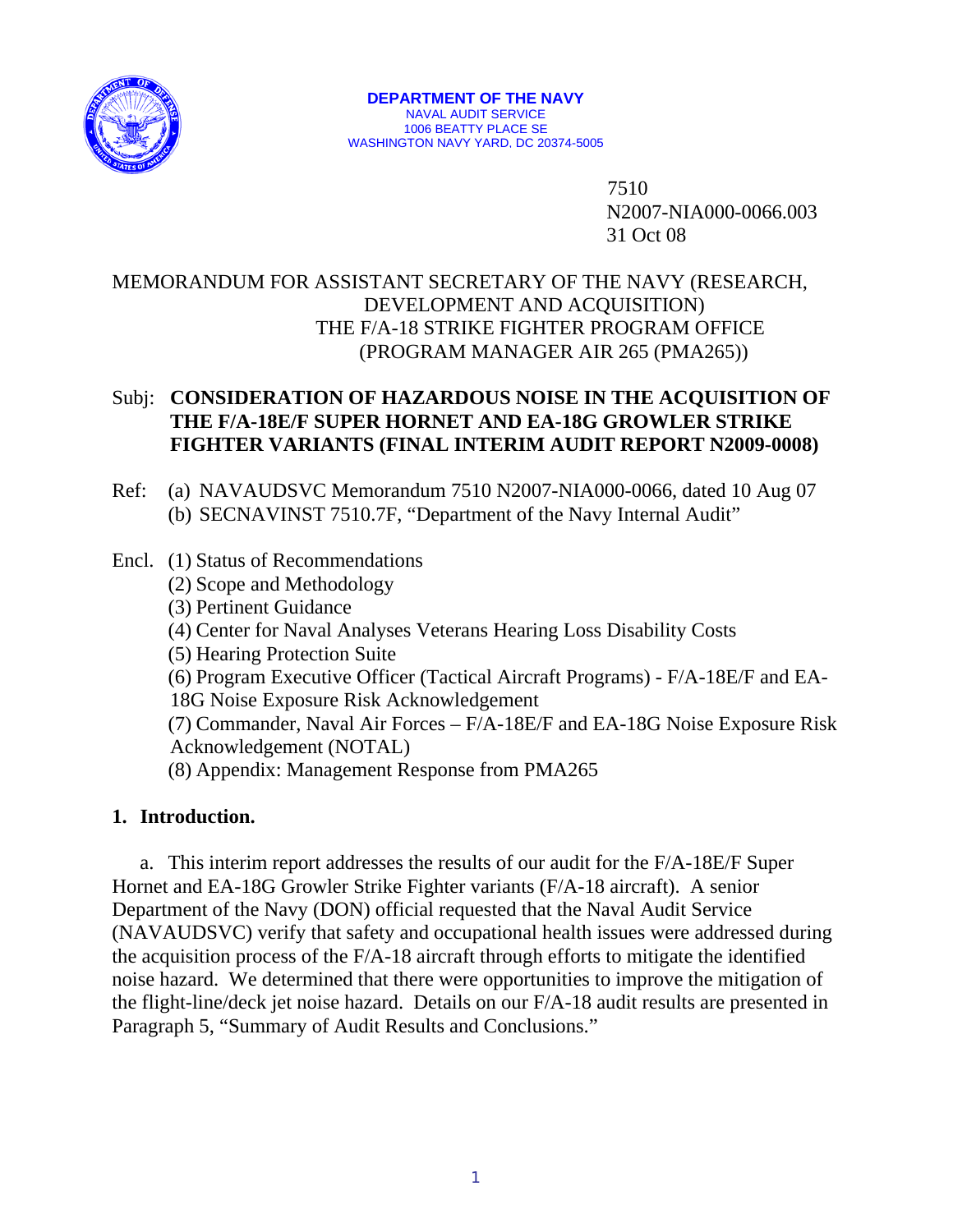b. Program Manager Air 265 (PMA265) responded to the recommendations. Summaries of the management responses, with our comments on the responses, are in paragraph 6. The complete text of the responses is in Enclosure 8.

 (i) PMA265 concurred with Recommendations 1 and 3, which are open pending completion of agreed-to actions. Because the target completion date for Recommendation 1 is more than 6 months in the future, we are assigning an interim target date of 30 April 2009. Open recommendations are subject to monitoring in accordance with reference (b). Management should provide a written status report on the recommendations within 30 days after target completion dates.

 (ii) PMA265 partially concurred with Recommendation 2; however, we do not feel that PMA265's position meets the intent of the recommendation. Because Naval Air Systems Command (NAVAIR) 1.6 has agreed with PMA265's position on the recommendation, we consider Recommendation 2 to be undecided, and we are elevating it to the Assistant Secretary of the Navy for Research, Development, and Acquisition) (ASN RDA) for action. ASN (RDA) should respond within 30 days indicating concurrence or nonconcurrence with the recommendation.

 (iii) Please send all correspondence to the Assistant Auditor General for Installations and Environment Audits, Mr. Ron Booth, at ronnie.booth@navy.mil (phone (202) 433-5551), with a copy to the Director, Policy and Oversight, [Vicki.McAdams@navy.mil](mailto:Vicki.McAdams@navy.mil).

**2. Objective.** Our objective<sup>[1](#page-3-0)</sup> was to verify that safety and occupational health issues were addressed during the acquisition process of the F/A-18E/F and EA-18G aircraft through efforts to mitigate the identified noise hazard.

#### **3. Background**

<span id="page-3-0"></span> $\overline{a}$ 

a. **Consideration of Safety and Occupational Health Issues.** In Military Standard 882D (MIL-STD-882D), Department of Defense Standard Practice for System Safety, dated 10 February 2000, Department of Defense (DoD) stated that, as standard practice, environmental, safety, and occupational health (ESOH) hazard management will be integrated into the systems engineering process for acquisition programs. According to MIL-STD-882D, management of mishap risk associated with actual environmental and health hazards is directly addressed by the system safety approach. The standard defines system safety as the application of engineering and management principles, criteria, and techniques to achieve acceptable mishap risk within the constraints of operational

 $1$  The original objective was to verify that safety and occupational health issues are addressed during the acquisition process of the F/A-18E/F and EA-18G aircraft. The objective was refined to specify the issue (flightline/deck jet noise hazard) that was assessed.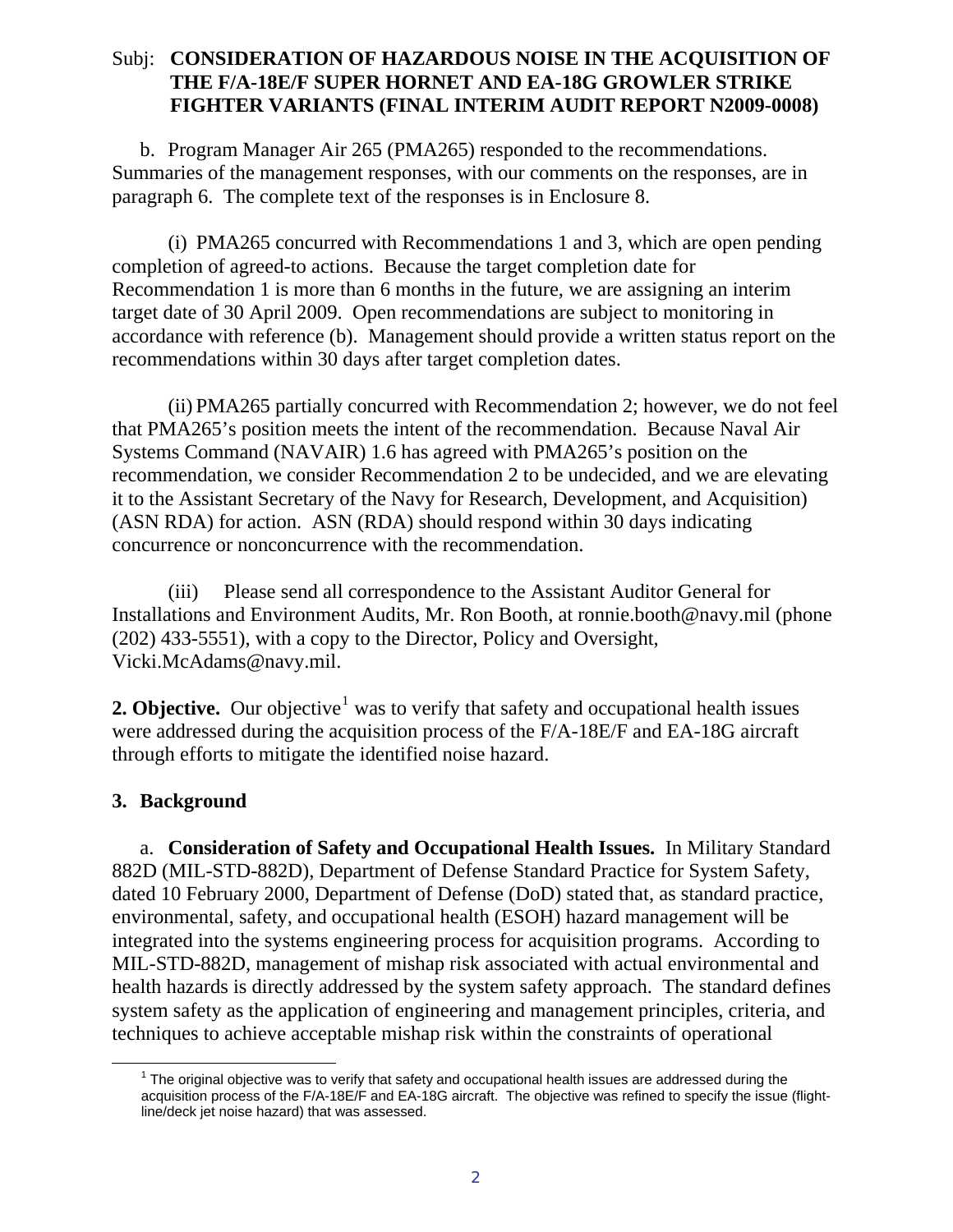effectiveness and suitability, time, and cost, through all phases of the system life cycle. The objective of system safety is to achieve acceptable mishap risk through a systematic approach of hazard analysis, risk assessment, and risk management.

b. **Noise Hazard to Flight Deck Personnel.** Steady-state noise is defined in Military Handbook-1908B, dated 16 August 1999, as periodic or random variation in atmospheric pressure at audible frequencies. Steady-state noise may be continuous, intermittent, or fluctuating, and have a duration exceeding one second. According to Office of the Chief of Naval Operations (OPNAVINST) 5100.23G, dated 30 December 2005, potentially hazardous noise exposure to personnel occurs in areas where noise levels exceed 84 decibels (dBs). According to a Naval Air Warfare Center Technical Report, "U.S. Navy Flight Deck Hearing Protection Use Trends: Survey Results," dated 18 May 2006, legacy military aircraft, such as the F-16 and F-22, produce about 130-150 dBs. The report stated that aircraft carrier flight deck personnel work in close proximity to high-level aircraft engine noise for extended periods of time. It further reported that a typical busy day for flight deck personnel is approximately 60 aircraft launches and recoveries, and that flight deck personnel are exposed to 20-30 seconds of maximum power aircraft noise during each aircraft launch and 3 seconds during recovery. PMA265 representatives stated that many flight-deck personnel exceed total daily exposure limits in approximately one launch while wearing hearing protection that provides 30 dBs attenuation. According to Naval Safety Center representatives, continuous exposure to these hazardous noise levels reportedly leads to hearing loss among sailors. Furthermore, the Center for Naval Analyses reflected in their report that from 1996 to 2005 total Navy and Marine Corps veterans' disability costs associated with hearing loss from various exposures have steadily increased. The cost in 2005 was approximately \$200.7 million (see Enclosure 4) for DON.[2](#page-4-0)

c. **The F/A-18E/F Super Hornet and EA-18G Growler Strike Fighter Variants.**  According to the F/A-18E/F and EA-18G Programmatic Environment, Safety, and Occupational Health Evaluation (PESHE), $3$  dated March 2007, the F/A-18E (single seat)/F/A-18F (dual seat) variant is the third variant to the F/A-18 aircraft, managed by NAVAIR, PMA265. It is a high-performance, twin engine, mid-wing, multi-mission, tactical aircraft designed to replace the F/A-18C (single seat), F/A-18D (dual seat), A-6E, and F-14 aircraft. The F/A-18E/F variant is fielded and in the Operations and Support (O&S) phase of the acquisition cycle. According to DoD Instruction (DoDI) 5000.2,

<span id="page-4-1"></span><span id="page-4-0"></span> $\overline{a}$ 

 $2$  Of the approximately \$772 million in veteran hearing loss disability costs in 2005, the breakdown between the Services was approximately 61.5 percent Army, 18 percent Navy, 12.5 percent Air Force, and 8 percent Marine Corps.<br><sup>3</sup> The document has three objectives: (1) to summarize the current status of the ESOH program, actions, and

initiatives being undertaken by the F/A-18E/F and EA-18G Programs; (2) to formally identify ESOH issues that require near-term resolutions; and (3) to provide a roadmap for embedding ESOH into the program throughout its life cycle. According to SECNAVIST 5000.2C, the PESHE should include ESOH risks, a strategy for integrating responsibilities, a method for tracking progress, and a schedule for National Environmental Policy Act (NEPA) compliance.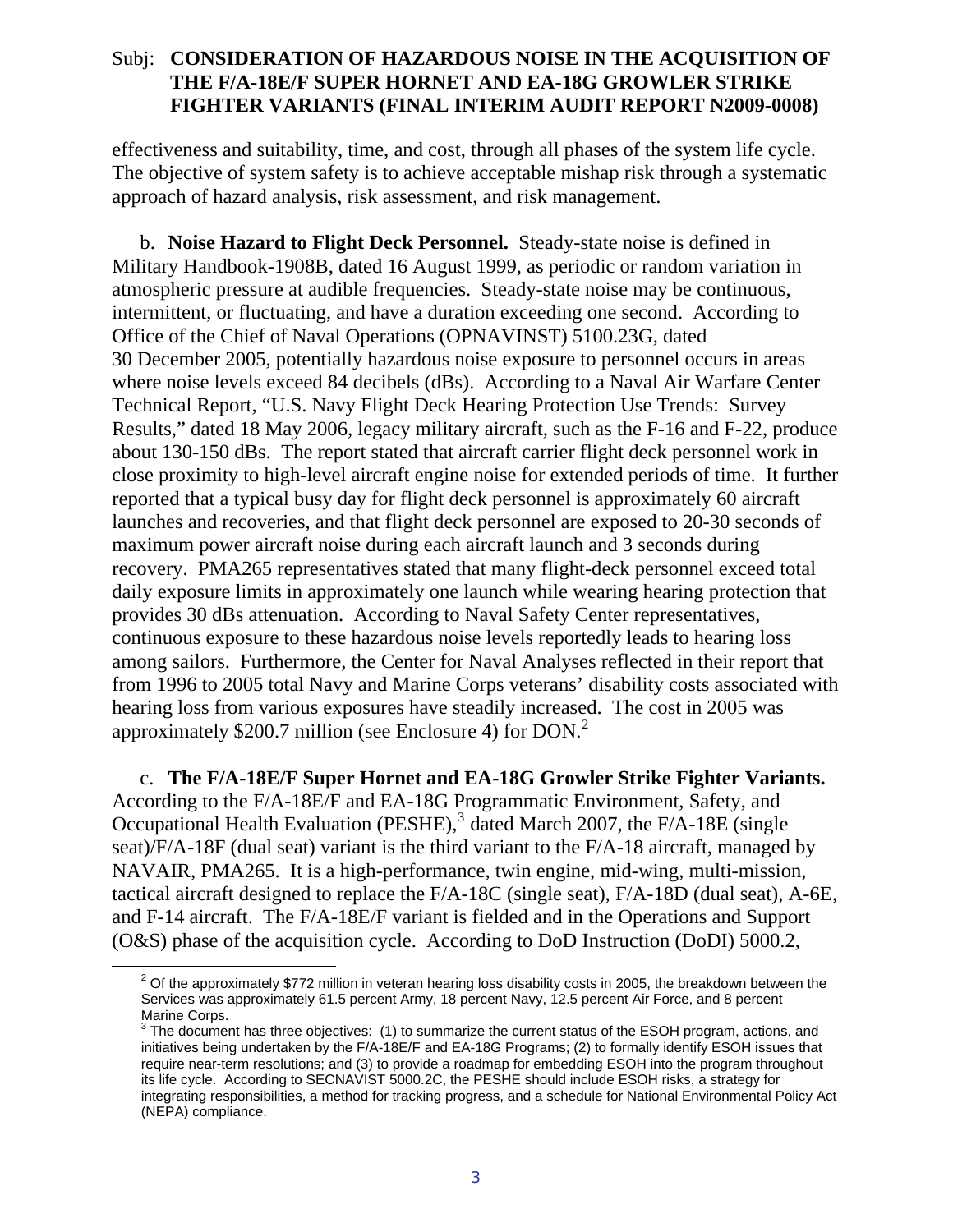dated 12 May 2003, the objective of the O&S phase is to execute a support program that meets operation support performance requirements and sustains the system in the most cost-effective manner over its total life cycle. This is the last phase of the acquisition cycle and will terminate with system disposal at the end of the useful life.

d. According to the PESHE, the EA-18G variant will be the fourth major variant of the F/A-18 aircraft and will serve as the Navy's replacement for the aging fleet of carrier-based EA-6Bs. The EA-18G platform is a modified version of the F/A-18F platform equipped with weapon system upgrades and is being acquired through the Spiral Development acquisition process. According to DoDI 5000.2, Spiral Development occurs when a desired capability is identified, but the end-state requirements are not known at program initiation. According to the F/A-18 PESHE, the EA-18G Program is currently in Low-Rate Initial Production (LRIP) (Production and Deployment Acquisition Phase), which is beyond System Design and Demonstration (SDD) phase. DoDI 5000.2 states that LRIP should result in adequate and efficient manufacturing capability to produce the minimum quantity of units necessary for Initial Operational Test and Evaluation (IOT&E). Upon successful completion of operational testing, the next phase of the acquisition cycle will be full-rate production.

e. **Meetings.** We briefed our audit results to PMA265 management on 11 June 2008. In addition, we briefed our audit results to the following customers/stakeholders:

- Deputy Assistant Secretary of the Navy (DASN) for Research, Development and Acquisition (RDA) for Air Programs representatives – 19 March 2008;
- DASN for Safety  $(DASN(S)) 8$  May 2008;
- Director Air Warfare (N88) representatives 25 March 2008;
- Fleet representatives from Fleet Forces Command, U.S. Pacific Fleet, Naval Air Forces Safety, and Commander, Naval Air Forces – 9 April 2008; and
- Naval Safety Center representatives 9 April 2008.

f. We provided a discussion draft to PMA265 representatives on 16 July 2008 and received comments on 24 July 2008. There were no significant problems that needed to be addressed during the audit.

**4. Noteworthy Accomplishment.** PMA265 was involved in the efforts of other organizations (Office of Naval Research (ONR) and various universities) to identify and/or develop design solutions to the jet noise hazard. Specifically, PMA265 provided direct support in the form of aircraft, fuel, and personnel to conduct F/A-18E/F aircraft flyover noise footprints, which were used to establish a baseline for noise exposures. According to PMA265 representatives, if future modifications are made, PMA265 will be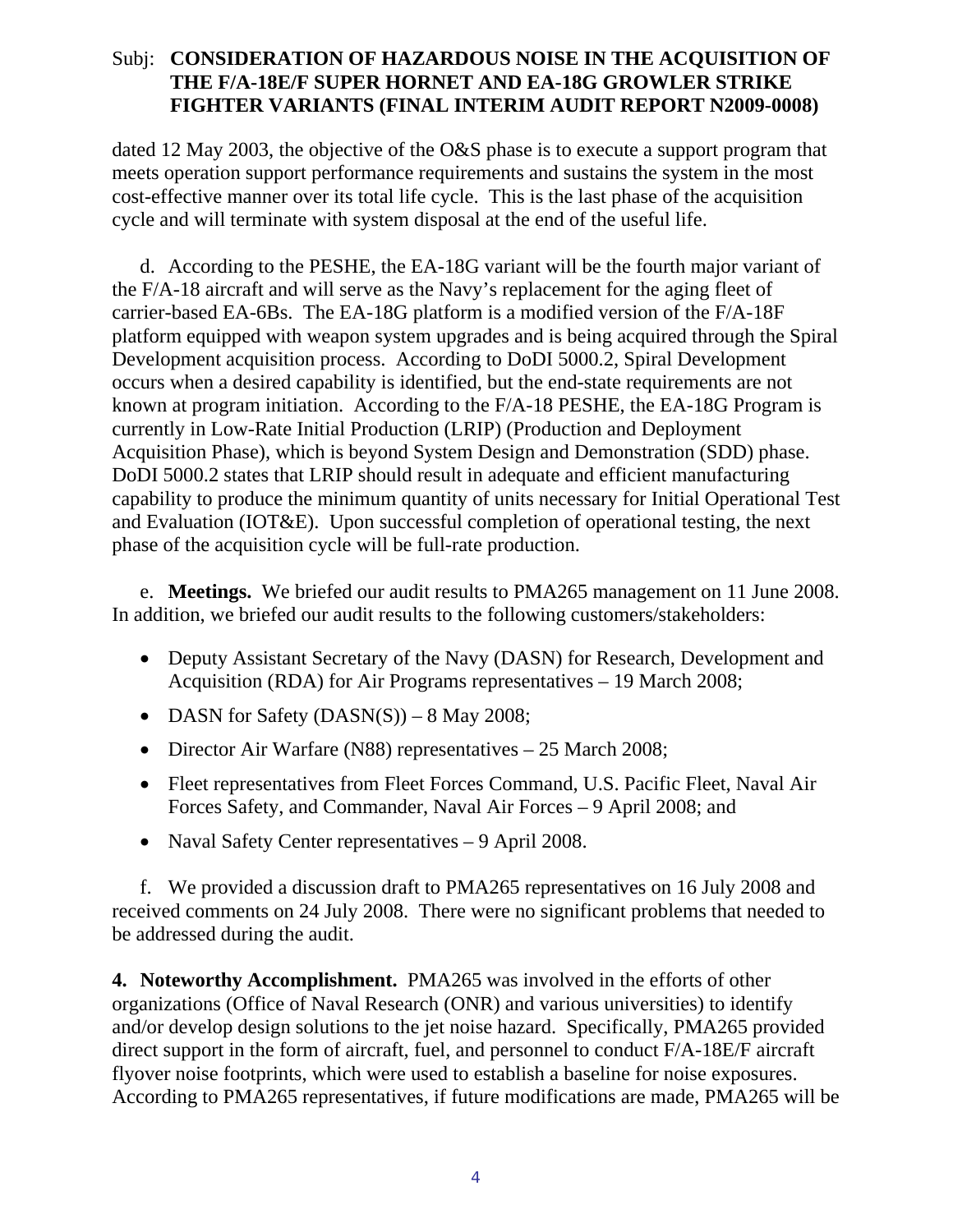able to accurately measure the reduction in noise levels. Based on documentation reviewed, PMA265 provided two F/A-18C/D engines (F404-400 engine) to ONR in 2004 for testing of potential design solution noise mitigation initiatives. PMA265 also requested funding in Fiscal Year (FY) 2008 through the Rapid Technology Transition (RTT) Program, sponsored by ONR, to demonstrate and validate noise reduction technology specific to the F/A-18 E/F and E/A-18G engine. According to PMA265 representatives, ONR has approved this request and, once PMA265 obtains confirmation from N88 and end-user operational commanders through Memoranda of Agreement (MOA), funding will become available in FY 2009.

#### **5. Summary of Audit Results and Conclusions**

a. According to PMA265 representatives, the F/A-18E/F aircraft emits, and the EA-18G will emit, a maximum of 150 dBs, which is well above the noise level considered hazardous to hearing (greater than 84 dBs). According to PMA265, they made no initial attempts to mitigate the flight-line/deck jet noise hazard through design selection. This is contrary to the system safety design order of precedence specified in the MIL-STD-882D. Test results indicate that new technology hearing protection devices will reduce noise exposure on the flight deck by at least 43 dBs; however, this is still above the level considered hazardous to hearing. A professional audiologist further validated that a hazard will continue to exist even with the improved hearing protection. We also found that PMA265:

- Appropriately maintained a Risk Assessment Code (RAC) of "Serious-Undesirable" associated with the flight-line/deck jet noise hazard; however, they established risk levels (Risk Assessment Matrix) and risk acceptance authority levels that did not comply with required guidance; and
- Did not maintain a current log of mitigation efforts associated with the flight-line/deck jet noise hazard.

b. **System Safety Design Order of Precedence.** To determine if PMA265 followed the system safety design order of precedence requirements, as outlined in Table A, we conducted meetings with PMA265 ESOH representatives, and obtained and reviewed the following documentation:

- F/A-18E/F and EA-18G Operation Requirements Document (ORD) to determine if jet noise was identified as a specific concern area or contained noise threshold requirements as Key Performance Parameters (KPPs);
- The F/A-18E/F and EA-18G Acquisition Strategy;
- The F/A-18E/F and EA-18G Contract Statement of Work;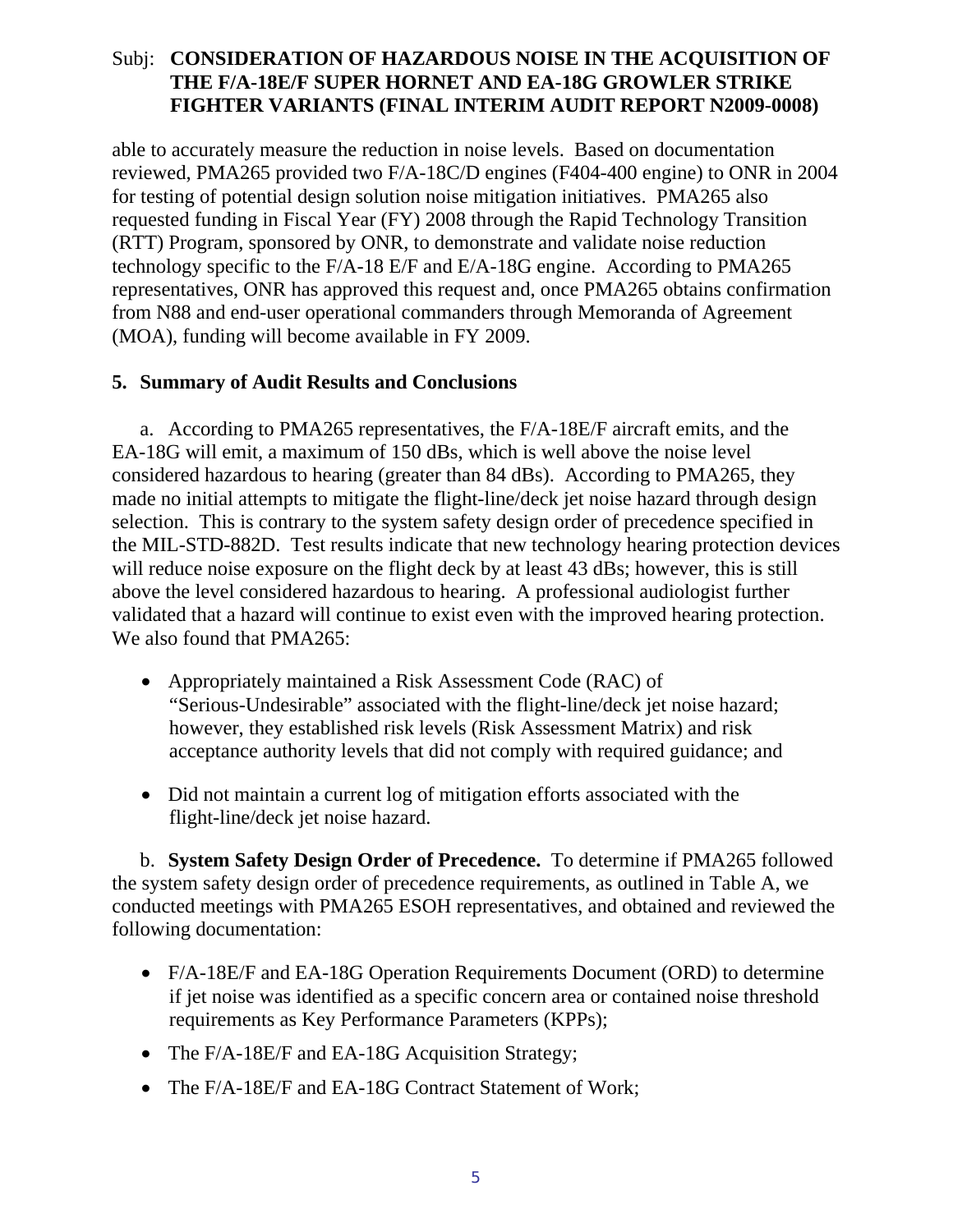- ONR jet noise reduction briefings, itineraries, results, and reports of noise mitigation studies to determine PMA265's involvement in these ONR efforts; and
- E-mail correspondence to and from PMA265 representatives regarding jet noise efforts during the design and development of the aircraft.

c. Based on our review of the above documentation and discussions with PMA265 representatives, we found that PMA265 did not follow the system safety design order of precedence for mitigating the flight-line/deck jet noise hazard, as required by MIL-STD-882D, Section 4.4; and F/A-18's own System Safety Program Plan, Section 1.4 and 3.2.2. We also found that there was no mention of noise limitations in the F/A-18E/F and EA-18G acquisition strategy and contract Statement of Work. PMA265 provided an e-mail verifying that they did not initially attempt to mitigate the flight-line/deck jet noise hazard through design selection, nor another method, during the design and development of the F/A-18E/F and EA-18G aircraft. Table A lists each criterion and its requirements.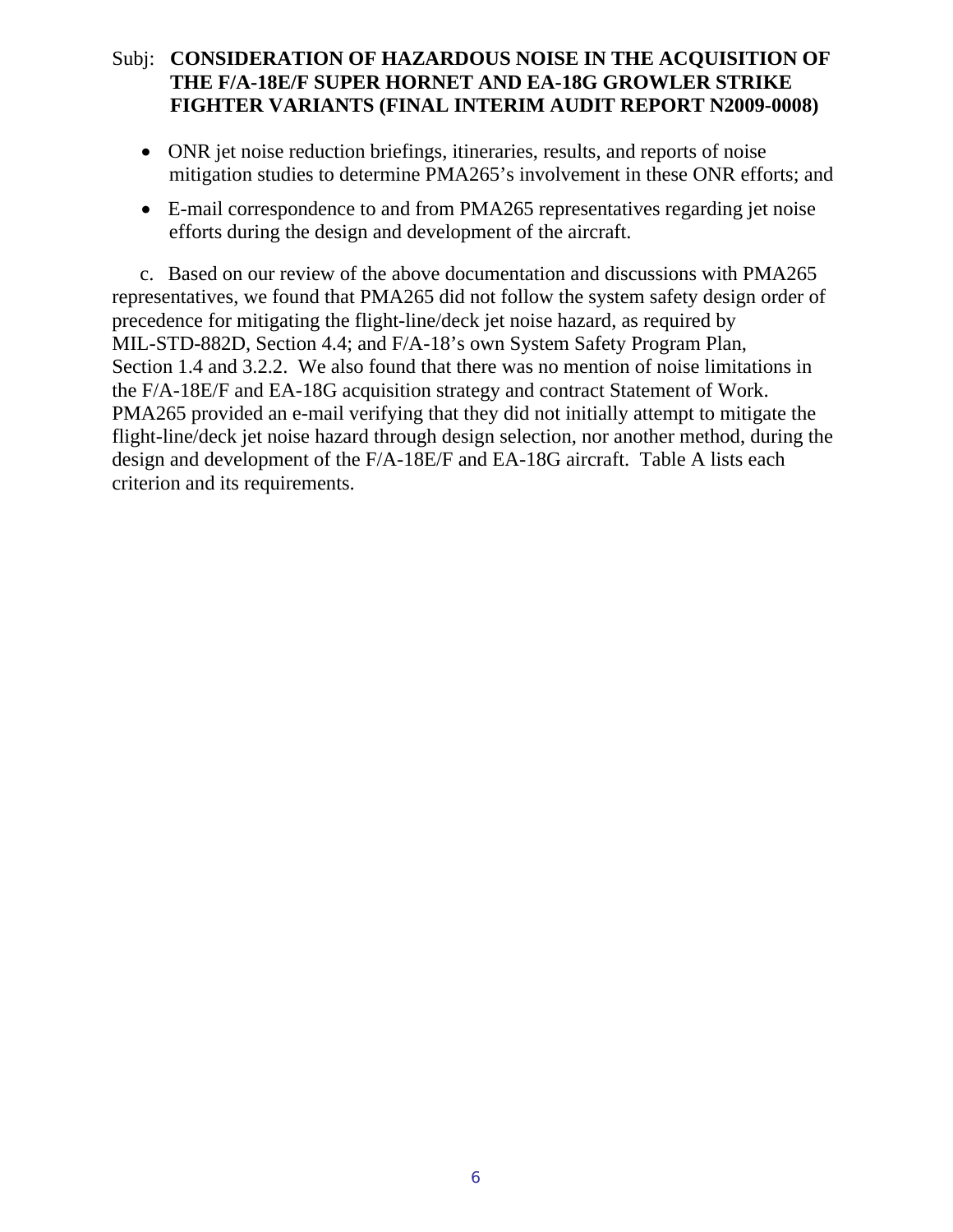#### **Table A: System Safety Design Order of Precedence – Required Guidance**

| <b>Criteria</b>                                      | <b>Requirements</b>                                                                                                                                                                                                                                                                                                                                                            |
|------------------------------------------------------|--------------------------------------------------------------------------------------------------------------------------------------------------------------------------------------------------------------------------------------------------------------------------------------------------------------------------------------------------------------------------------|
| MIL-STD-<br>882D, Section<br>4.4                     | Mishap risk mitigation is an iterative process that culminates when the residual mishap<br>risk has been reduced to a level acceptable to the appropriate authority. The system<br>safety design order of precedence for mitigating identified hazards is:                                                                                                                     |
|                                                      | 1. Eliminate hazards through design selection: If unable to eliminate an identified<br>hazard, reduce the associated mishap risk to an acceptable level through design<br>selection.                                                                                                                                                                                           |
|                                                      | 2. Incorporate safety devices: If unable to eliminate the hazard through design<br>selection, reduce the mishap risk to an acceptable level using protective safety<br>features or devices.                                                                                                                                                                                    |
|                                                      | 3. Provide warning devices: If safety devices do not adequately lower the mishap risk<br>of the hazard, include a detection and warning system to alert personnel to the<br>particular hazard.                                                                                                                                                                                 |
|                                                      | 4. Develop procedures and training: Where it is impractical to eliminate hazards<br>through design selection or to reduce the associated risk to an acceptable level with<br>safety and warning devices, incorporate special procedures and training.<br>Procedures may include the use of personal protective equipment.                                                      |
| $F/A-18E/F$<br>Engineering<br>Manufacturing          | Management understands that safety considerations are critical and that hazards should<br>be identified and controlled during the design phase rather than "reacted to" following<br>accidents.                                                                                                                                                                                |
| Development<br><b>System Safety</b><br>Program Plan, | The following precedence applies when corrective action is required to control a hazard<br>to an acceptable level of risk:                                                                                                                                                                                                                                                     |
| Sections 1.4<br>and 3.2.2.                           | Design for Minimum Risk - Design to eliminate hazards. The maximum effort<br>а.<br>consistent with contractual requirements will be made to ensure the optimum<br>degree of safety by selecting appropriate design features and qualified components.                                                                                                                          |
|                                                      | Incorporate Safety Devices - Safety devices will be used when known hazards<br>b.<br>cannot be eliminated by design.                                                                                                                                                                                                                                                           |
|                                                      | <b>Provide Warning Devices - Warning devices will be used in those instances when</b><br>C.<br>it is not possible to eliminate or adequately control the risk of a known hazard<br>through design selection or safety devices.                                                                                                                                                 |
|                                                      | d. Procedures and Training - Special operating and emergency procedures will be<br>recommended when it is not possible to control an identified hazard by design<br>selection, or by the use of safety and warning devices. Navy concurrence is<br>required whenever procedures are used to control a known Catastrophic or Critical<br>hazard to an acceptable level of risk. |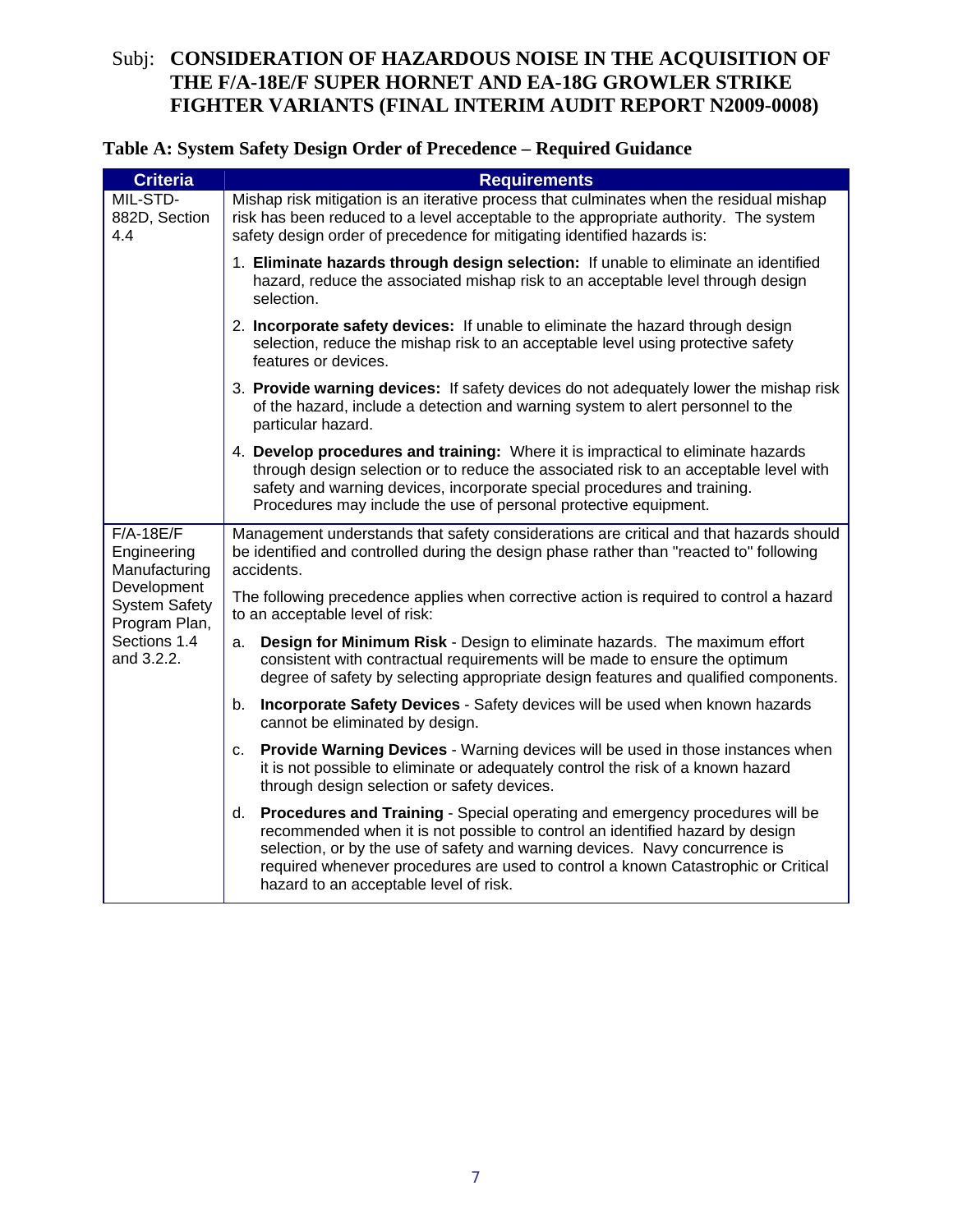d. PMA265 did not first attempt to mitigate the maintainer noise hazard through design selection because they lacked internal controls to ensure compliance with the system safety design order of precedence. PMA265 representatives stated that they did not pursue minimizing noise generated by the F/A-18E/F engines through design because warfare sponsors (Commander, Naval Air Forces representatives) did not identify noise requirements as KPPs within the Operational Requirements Document (ORD). They also stated that the emphasis on reducing current personnel noise exposures did not exist at the time the ORD was issued, and therefore, funding was not allocated to mitigate the flight-line/deck jet noise hazard. We verified that noise requirements were not identified as KPPs within the ORD. PMA265 representatives also stated that noise was always part of the ship and aircraft environment and no viable technologies were available at the time the engines were designed.

e. Because PMA265 did not mitigate the identified flight-line/deck jet noise hazard in accordance with the system safety design order of precedence, the aircraft noise hazard may not be mitigated to its lowest level. This could result in sailor and Marine exposure to higher levels of noise. According to OPNAVINST 5100.23G, Chapter 18, Section 1801, Paragraph (a), dated 30 December 2005, hearing loss has been, and continues to be, a source of concern within the Navy. OPNAVINST 5100.23G further states that occupational hearing loss resulting from exposure to hazardous noise, the high cost of related compensation claims, and the resulting drop in productivity and efficiency highlight a significant problem that requires considerable attention.

f. Although PMA265 verified that they did not mitigate the F/A-18E/F and EA-18G flight-line/deck jet noise hazard through design selection in the design and development phases, PMA265 has since sought design solutions, as noted in the Noteworthy Accomplishment. PMA265 representatives stated that if solutions and/or noise reductions to the jet noise hazard are recognized, ideally engine modifications would be implemented as part of the normal life-cycle engine maintenance process.

g. **Assignment of Risk Assessment Code (RAC).** We conducted meetings with PMA265 ESOH representatives. These meetings were held to determine if PMA265 assigned a RAC associated with the identified flight-line/deck jet noise hazard, and maintained an appropriate process for evaluating the RAC in accordance with required guidance. Additionally, we obtained and reviewed the following documentation:

- F/A-18E/F PESHE (According to SECNAVIST 5000.2C, dated 19 November 2004, the PESHE should include ESOH risks);
- Test result documentation for improved hearing protection;
- PEO (Tactical Aircraft Programs) Risk Acceptance Memorandum;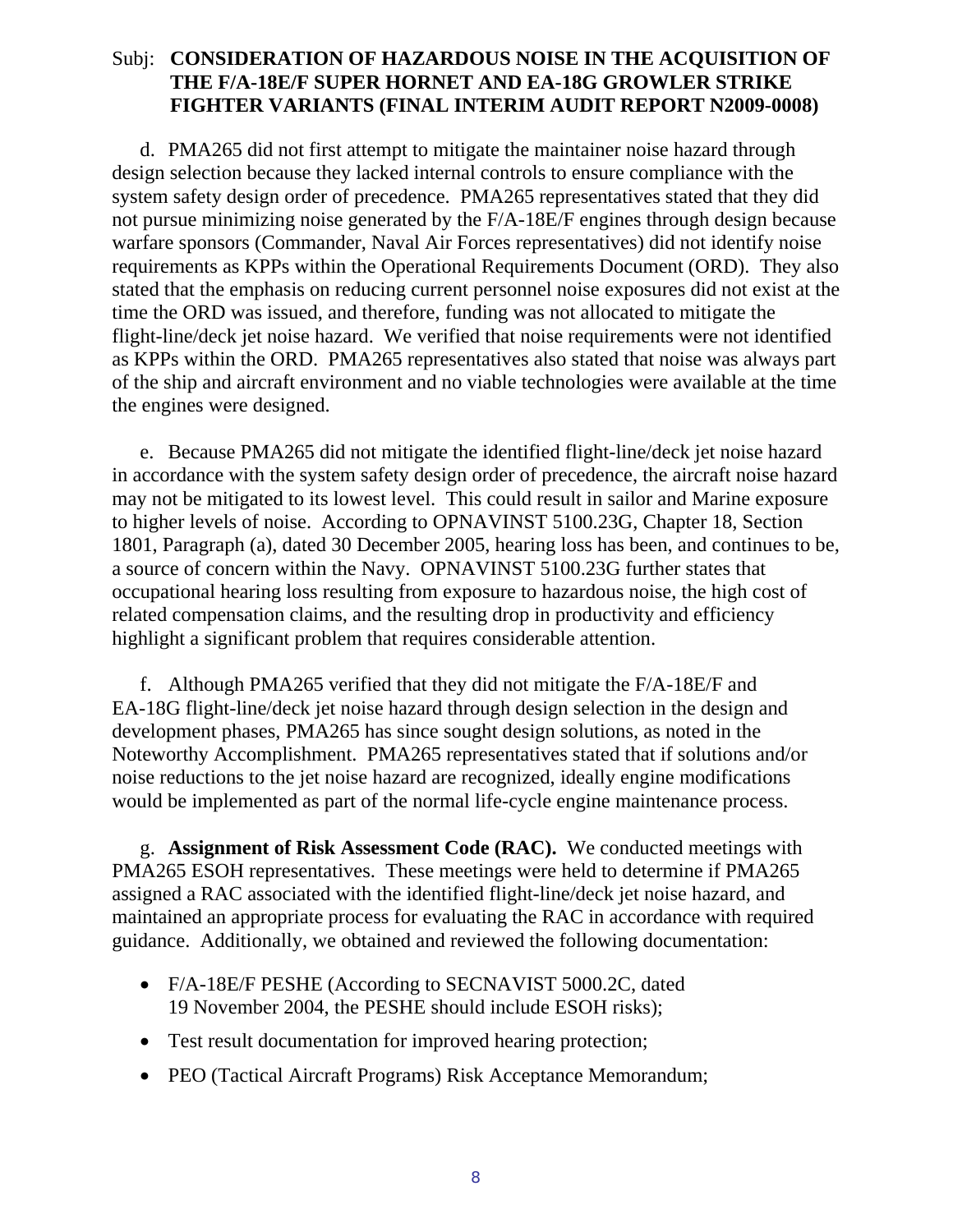- PEO (Tactical Aircraft Programs) Risk Acknowledgement Memorandum; and
- Commander Naval Air Forces Risk Acknowledgement Memorandum.

 h. We found that PMA265 formally assigned a RAC for the flight-line/deck jet noise hazard within their PESHE, dated March 2007, and appropriately maintained the associated RAC as described below. The initial RAC for the flight-line/deck jet noise hazard was assessed as "Critical" and "Likely" (classified as "Serious-Undesirable") (see Table B). According to PMA265, the RAC assessment methodology included recognizing jet noise as a longstanding problem for Naval aviation. PMA265 referenced in their PESHE ongoing jet design and improved hearing protection noise reduction efforts. However, since these mitigation efforts were not yet implemented, $4$  the flight-line/deck jet noise hazard properly remained in the "Serious-Undesirable" classification. The associated residual risk was raised to the PEO level for formal program risk acceptance/acknowledgement, in accordance with SECNAVINST 5000.2 (see Enclosure 6 for the acknowledgement). Additionally, the residual risk was formally acknowledged by Commander, Naval Air Forces (System Command level), in a risk acknowledgement memorandum (See Enclosure 7). $\frac{5}{9}$  $\frac{5}{9}$  $\frac{5}{9}$  As a result, the flight-line/deck jet noise hazard maintained appropriate awareness and visibility for the associated RAC of "Serious-Undesirable."

**[6](#page-10-2)** i. Risk Levels<sup>6</sup> and Risk Acceptance Authority Levels. To determine if PMA265 established risk levels and risk acceptance authority levels in accordance with required guidance, we obtained and reviewed the following documentation from PMA265:

• "Risk Assessment Matrix":

<span id="page-10-1"></span><span id="page-10-0"></span> $\overline{a}$ 

- "Management and Decision Authority Based on RAC"; and
- "Updated Draft ESOH Risk Information."

 j. We found that PMA265 established risk levels that did not align with definitions and the risk matrix highlighted in SECNAVINST 5000.2C, Enclosure 7, Table E7T2. Specifically, PMA265's Risk Assessment Matrix contained multiple occurrences of lower risk-level classifications. For example, PMA265's matrix contains 10 categorizations of low-risk versus the 3 outlined in SECNAVINST 5000.2C. Risk levels are a combination of severity<sup>[7](#page-10-3)</sup> and probability<sup>[8](#page-10-4)</sup> levels. Tables B and C illustrate the

<sup>&</sup>lt;sup>4</sup> Naval Aircrew Systems Command (PMA202) verified that the improved hearing protection would not be available for fleet purchase until August 2008. PMA202 further verified that the improved hearing protection would provide 43 dBs of noise reduction.<br><sup>5</sup> The BEO rick orknowledgement memor

The PEO risk acknowledgement memorandum superseded the Commander, Naval Air Forces risk acknowledgement memorandum as the official recognition of risk.

<sup>6</sup> The Risk Assessment Matrix is made up of various risk levels.

<span id="page-10-3"></span><span id="page-10-2"></span> $7$  An assessment of the consequences of the most reasonable credible mishap that could be caused by a specific hazard.<br><sup>8</sup> The essregate

<span id="page-10-4"></span>The aggregate probability of occurrence of the individual events/hazards that might create a specific mishap.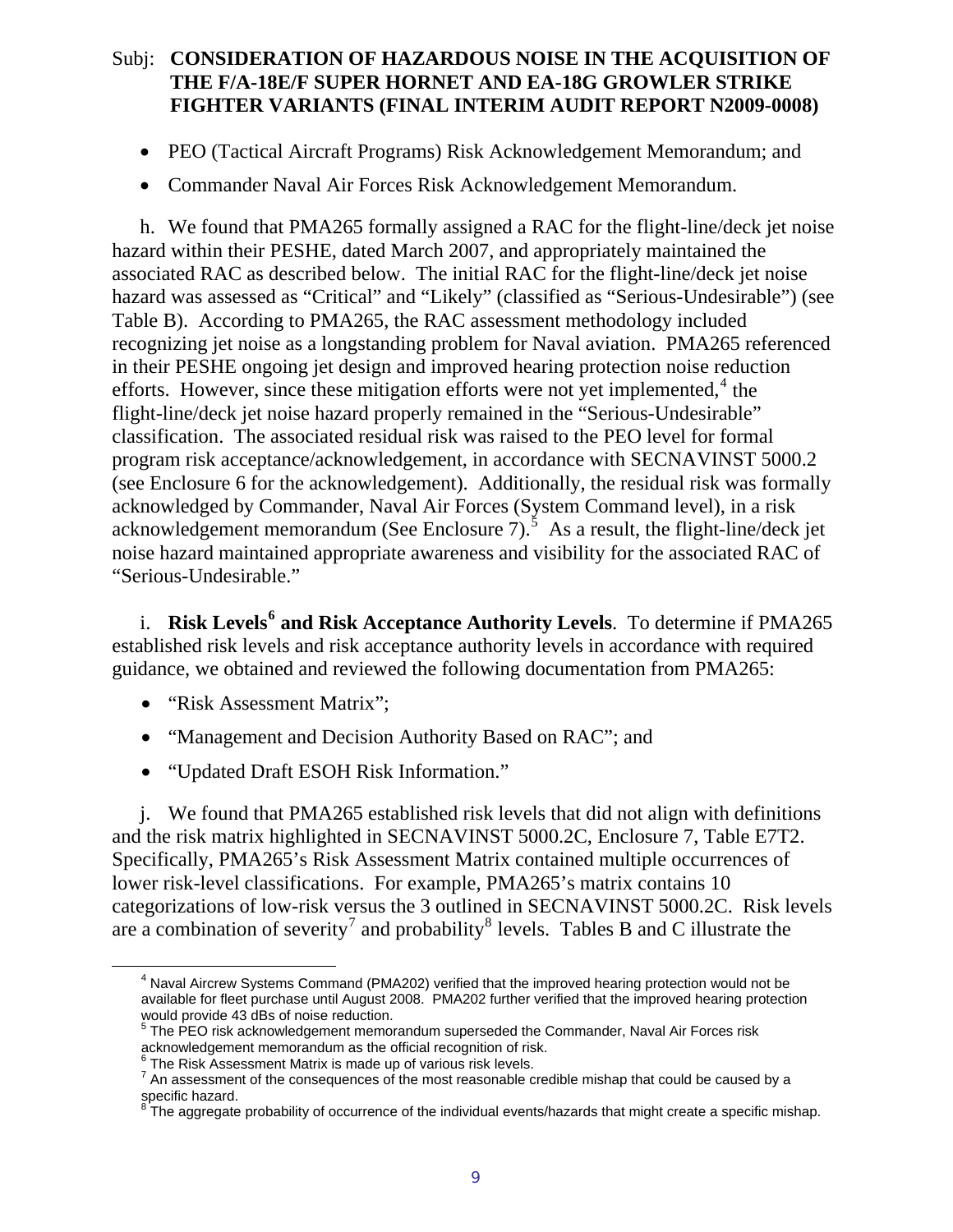differences between the PMA265 risk levels and those required by SECNAVINST 5000.2C. After presentation of our audit results, PMA265 provided an "Updated Draft ESOH Risk Information" document, which maintains a process (risk matrix) that still does not align with SECNAVINST 5000.2C. The ESOH Risk Assessment Matrix is still a 5x5 (5 levels of probability and 5 levels of severity) versus the 5x4 (5 levels of probability and 4 levels of severity) referenced in SECNAVINST 5000.2C. According to PMA265 representatives, the difference exists because NAVAIR's Risk Management Instruction and Guide uses a 5x5 matrix to portray program cost, schedule, and performance risks. PMA265 used a 5x5 matrix to ensure consistency and translation of ESOH risks into the NAVAIR risk assessment process. However, this still does not comply with SECNAVINST 5000.2C.

k. In addition, PMA265's risk acceptance authority levels (decision authority for residual risk) permit hazards categorized as "low" to be accepted by the Program Manager (PM) or a designee. This does not comply with DoDI 5000.2, Section E7.1.6 and SECNAVINST 5000.2C, Enclosure 7, Section 7.3, which state that risk acceptance authority may not be delegated below the PM. While PMA265 used an appropriate acceptance authority for the flight-line/deck jet noise hazard, the established risk acceptance authority levels provide the potential for the acceptance of risk below the PM level. The following tables illustrate the differences between PMA265's risk acceptance authority levels and those reflected in SECNAVINST 5000.2C: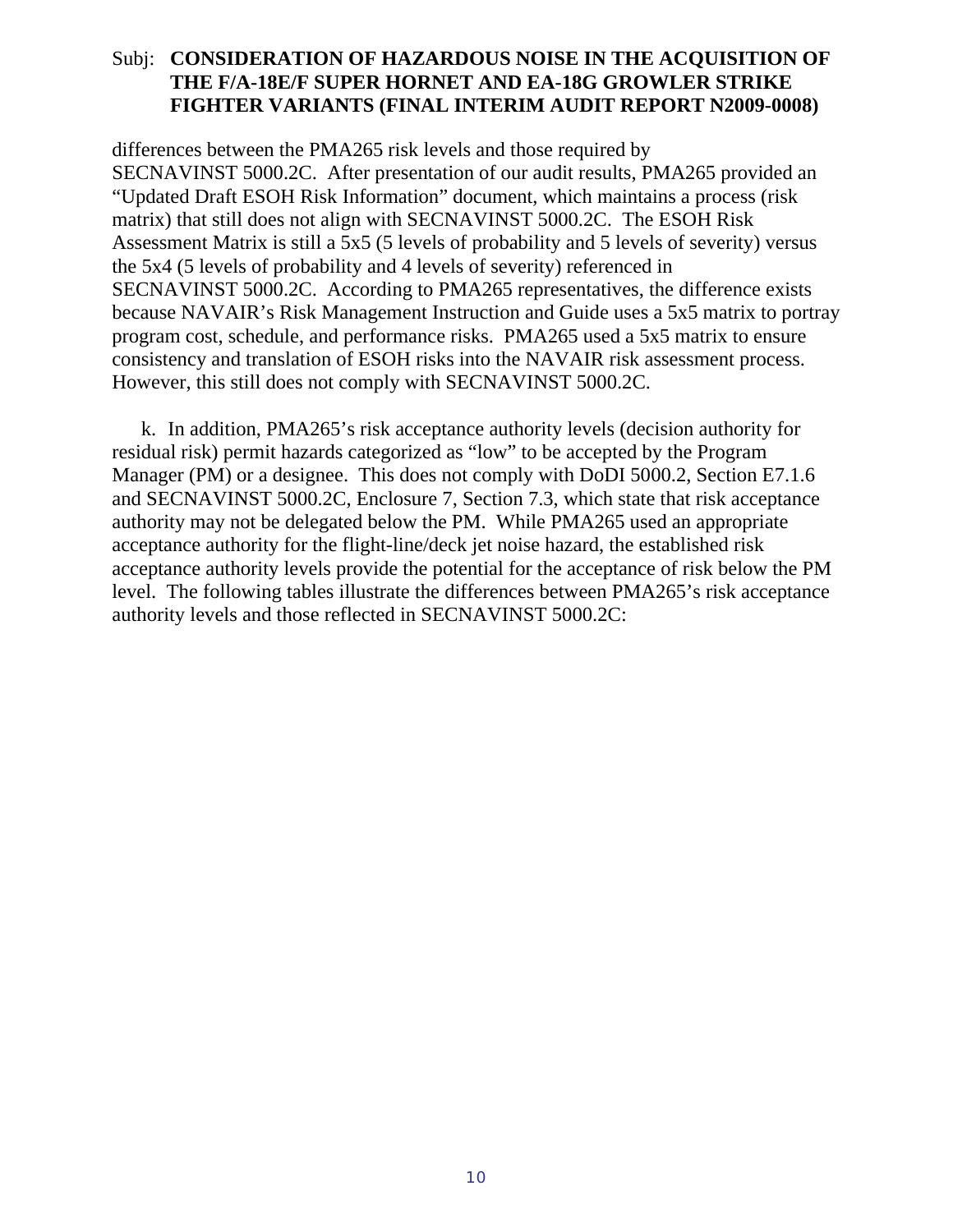| Consequence<br>Likelihood                                                          | Negligible (I)               | Minor (II)                                  | Moderate (III)                              | Critical (IV)                           | Severe (V)                              |
|------------------------------------------------------------------------------------|------------------------------|---------------------------------------------|---------------------------------------------|-----------------------------------------|-----------------------------------------|
| Near Certainty (E)                                                                 | Low Acceptable<br>w/review   | <b>Serious</b><br>Undesirable               | <b>High</b><br><b>Unacceptable</b>          | <b>High</b><br>Unacceptable             | <b>High</b><br><b>Unacceptable</b>      |
| Highly Likely (D)                                                                  | Low Acceptable<br>w/review   | <b>Medium</b><br>Undesirable                | <b>Serious</b><br><b>Undesirable</b>        | <b>High</b><br>Unacceptable             | <b>High</b><br><b>Unacceptable</b>      |
| Likely (C)                                                                         | Low Acceptable<br>w/review   | <b>Medium</b><br>Undesirable                | <b>Medium</b><br>Undesirable                | <b>Serious</b><br>Undesirable           | <b>High</b><br><b>Unacceptable</b>      |
| Low Likelihood (B)                                                                 | Low Acceptable<br>w/o review | Low Acceptable<br>w/review                  | Low Acceptable<br>w/review                  | <b>Wedium</b><br>Acceptable<br>w/review | <b>Serious</b><br>Undesirable           |
| Not Likely (A)                                                                     | Low Acceptable<br>w/o review | Low Acceptable<br>w/o review                | Low Acceptable<br>w/review                  | Low Acceptable<br>w/review              | <b>Medium</b><br>Acceptable<br>w/review |
| <b>Risk Level</b>                                                                  |                              |                                             | <b>Decision Authority For Residual Risk</b> |                                         |                                         |
| <b>HIGH - Unacceptable</b><br>RACs: VC-VE, and IIIE                                |                              | Component Acquisition Executive (ASN (RDA)) |                                             |                                         |                                         |
| <b>SERIOUS - Undesirable</b><br>RACs: VB, IVC, IIIC, and IIE                       |                              | Program Executive Officer                   |                                             |                                         |                                         |
| MEDIUM - Undesirable /<br>Acceptable w/ review<br>RACs: VA, IVB, IIID, and IIC-IID |                              | PMA265 PM or F/A-18E/F and EA-18G PM        |                                             |                                         |                                         |
| LOW - Acceptable w/ review<br>RACs: IVA, IIIA-B, IIB, and IC-IE                    |                              |                                             | F/A-18E/F and EA-18G PM or designee         |                                         |                                         |
| LOW - Acceptable w/o review<br>RACs: IIA and IA                                    |                              |                                             | F/A-18E/F and EA-18G PM or designee         |                                         |                                         |

\*Note: Blue circle indicates the risk category and the black arrow indicates the risk acceptance level for the noise hazard.

| Probability<br>Severity | Frequent (A)      | Probable (B)    | Occasional (C)                                             | Remote (D)     | Improbable (E) |
|-------------------------|-------------------|-----------------|------------------------------------------------------------|----------------|----------------|
| Catastrophic (I)        | High              | <b>High</b>     | <b>High</b>                                                | <b>Serious</b> | <b>Medium</b>  |
| Critical (II)           | High              | <b>High</b>     | <b>Serious</b>                                             | <b>Medium</b>  | <b>Medium</b>  |
| Marginal (III)          | <b>Serious</b>    | <b>Serious</b>  | <b>Medium</b>                                              | <b>Medium</b>  | <b>Medium</b>  |
| Negligible (IV)         | <b>Medium</b>     | <b>Medium</b>   | Low                                                        | Low            | Low            |
|                         | <b>Risk Level</b> |                 | <b>Risk Acceptance Authority</b>                           |                |                |
|                         | <b>HIGH</b>       | ASN (RDA)       |                                                            |                |                |
|                         | <b>SERIOUS</b>    |                 | PEO/SYSCOM Commanders, or<br>Flag - Level or SES designees |                |                |
|                         | <b>MEDIUM</b>     | Program Manager |                                                            |                |                |
|                         | <b>LOW</b>        | Program Manager |                                                            |                |                |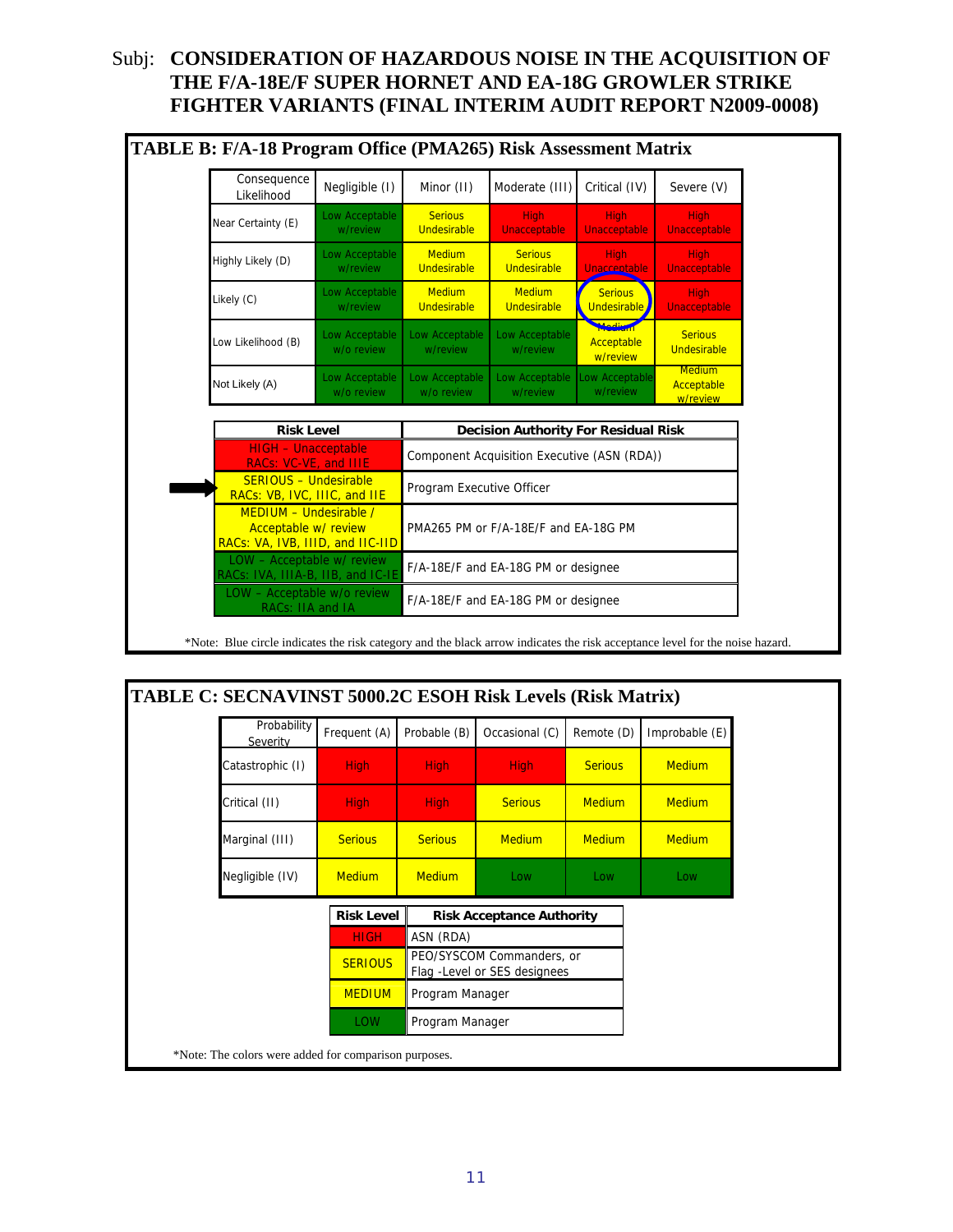l. PMA265 lacked internal controls to ensure compliance with DoDI 5000.2 and SECNAVINST 5000.2C. After presentation of our audit results, PMA265 provided an "Updated Draft ESOH Risk Information" document that contained revised risk acceptance authority levels to comply with guidance (removing all reference to a "designee").

 m. Establishing risk levels that were not compliant with required guidance increases the potential of hazards and residual risks to be assessed and classified in a manner that is not standardized and consistent with other programs. This could limit DON leadership's ability to properly evaluate similar ESOH risks across like programs.

 n. In June 2008, PMA265 provided an "Updated Draft ESOH Risk Information" document, which revised the risk acceptance authorities for all medium- and low-risks to the PM level.

o. **Tracking of Hazards and Residual Mishap Risk.** To determine if PMA265 tracked occupational health hazards and residual mishap risk, we reviewed the System Safety Program Progress Report, dated 19 October 2007, that listed all Safety Action Report hazards being tracked; however, no occupational health hazards were contained within the report.

 p. PMA265 did not track occupational health hazards and residual mishap risk in accordance with required guidance. Specifically, PMA265 did not maintain a current log of identified occupational health hazards, to include the flight-line/deck jet noise hazard, and residual mishap risk throughout the system life cycle, as required by MIL-STD-882D, Section 4.8 and A.4.4.8.1.

 q. PMA265 lacked internal controls to ensure that a current log of identified occupational health hazards and residual mishap risks were maintained. As a result of not tracking occupational health hazards and residual mishap risk, a concise dated log of hazard status, mitigation efforts, and their associated effectiveness is not readily available for program management review. This may limit management's ability to efficiently reference past efforts, associated levels of hazard severity and probability, and current initiatives, as well as develop future goals and milestones. Basing program decisions on incomplete and inaccurate information could lead to insufficient mitigation of noise and other hazards, contributing to a hazardous environment to the sailor and Marine.

 r. PMA265 representatives verified this weakness in an e-mail and stated that they planned to use an existing Safety Action Report<sup>[9](#page-13-0)</sup> hazard database (which was used to

<span id="page-13-0"></span> $\overline{a}$ 

<sup>&</sup>lt;sup>9</sup> As stated in the F/A-18E/F System Safety Program Plan, Safety Action Reports document the official record of opening a hazard and tracking mitigation efforts in an attempt to reduce the risk level (severity and probability) to an acceptable level and close-out the hazard. Safety Action Report activity is to be updated at least monthly.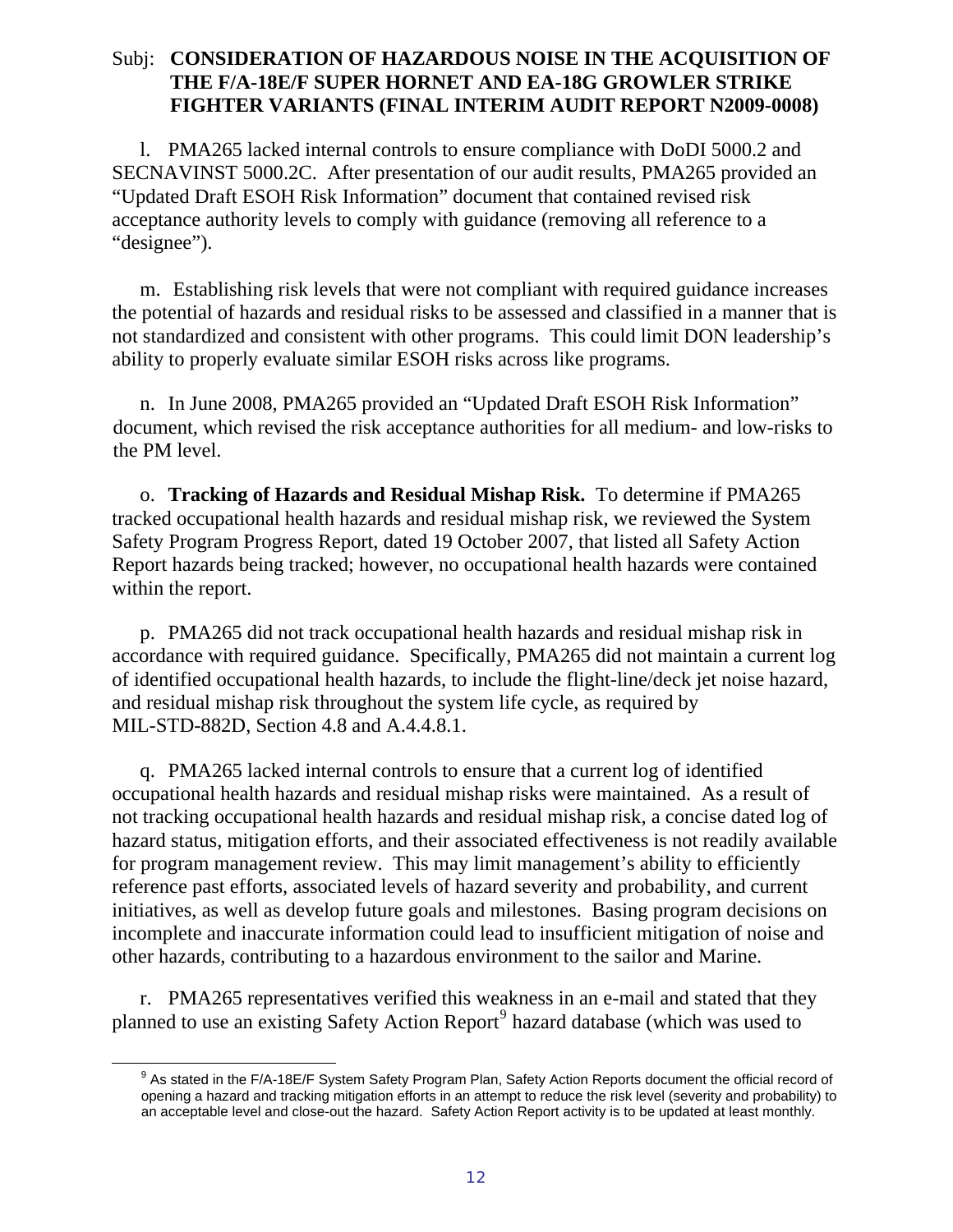track only safety hazards) to formally document and track occupational health hazards in the future. The Safety Action Report database has the functionality to adequately meet the requirements specified within MIL-STD-882D.

 s. **Summary.** PMA265 maintained an appropriate process for evaluating the RAC for the flight-line/deck jet noise hazard and identified jet noise as a serious risk. However, PMA265 did not attempt to mitigate the jet noise hazard in the initial design and development of the aircraft, did not follow required guidance relating to risk levels and risk acceptance authority levels, and did not track the flight-line/deck jet noise hazard and its residual mishap risk. These conditions may contribute to a hazardous environment of high noise exposure associated with jet aircraft that, according to the Naval Safety Center, increases the likelihood of permanent hearing loss to sailors and Marines. According to the Naval Safety Center, in addition to the personal cost to the sailor and Marine, the economic consequences of hearing impairment to the Navy include: lost time and decreased productivity, loss of qualified workers through medical disqualification, military disability settlements, retraining, and expenses related to medical treatment. An example of Veterans hearing loss disability cost figures reported by the Center for Naval Analyses is found in Enclosure 4. As stated in the noteworthy accomplishment, PMA265 has pursued FY 2009 funding through the RTT Program to demonstrate and validate noise reduction technology specific to the F/A-18 E/F and E/A-18G engine.

**6. Recommendations and Corrective Actions.** Our recommendations, summaries of the management responses, and our comments on the responses are below. The complete text of the responses is in Enclosure 8.

<span id="page-14-0"></span>We recommend that the F/A-18 Program Office, PMA265:

**Recommendation 1.** Establish a formal process to actively seek new, and document prior, ongoing, and future, efforts to identify potential design solutions to mitigate identified hazards, and determine what additional mitigation efforts may be possible (whether in design, devices, or other methods) to further reduce the noise hazard for the F/A-18 E/F and EA-18G aircraft.

**F/A-18 Program Office, PMA265 response to Recommendation 1.** Concur. PMA265 is actively engaged in ongoing research and development efforts for engine noise reduction technologies. Future opportunities would also be considered if promising. As reflected in the 5 March 2008 MFR, PMA265 will annually assess available and viable technologies. A process to document PMA265's efforts and assessments will be identified in the next 6 to 9 months, and would be implemented as part of PMA265's commitment to the annual assessment of solutions. However, PMA265 does not plan to "back track" since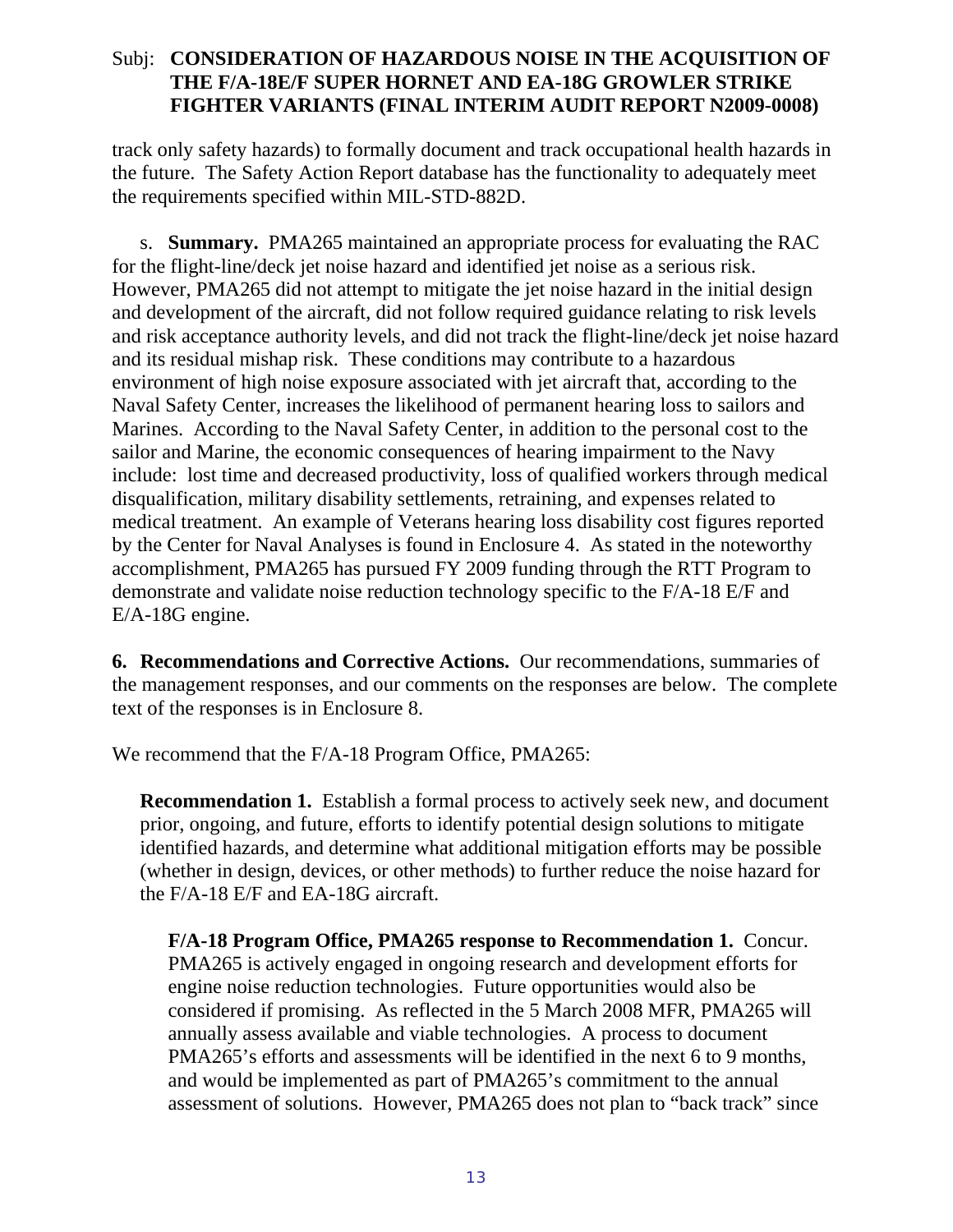the inception of the F414 engine and F/A-18E/F to document all past design efforts. This could prove to be very time consuming with little return. Rather, only the efforts of the last 2 to 3 years will be noted by PMA265. The estimated date of completion is 31 October 2009.

**Naval Audit Service comment on response to Recommendation 1.**  PMA265's planned actions meet the intent of the recommendation, which is open pending completion of agreed-to actions. Because the target completion date is more than 6 months in the future, we are assigning an interim target date of 30 April 2009, and we ask that PMA265 inform us by that date of the status of the agreed-to corrective actions.

<span id="page-15-0"></span>**Recommendation 2.** Reestablish risk levels **(**Risk Assessment Matrix**)** and risk acceptance authority levels in policies and procedures to ensure compliance with DoDI 5000.2, Section E7.1.6 and SECNAVINST 5000.2C, Enclosure 7, Section 7.3.

**F/A-18 Program Office, PMA265 response to Recommendation 2.** Partially concur.PMA265 has already corrected the risk acceptance authority levels for identified ESOH hazards and their associated risks for consistency with DoDI 5000.2 and SECNAVINST 5000.2C. While working with the NAVAIR 1.6 Environmental Programs Department, PMA265 will reevaluate over the next 3 to 4 months whether some of the risk levels currently ranked and reflected as "green" should be changed to "yellow" for greater consistency with DoDI 5000.2 and MIL-STD-882D. However, unless NAVAIR 1.6 changes the ESOH risk matrix configuration in NAVAIR's PESHE Template, PMA265 will continue to use a 5x5 matrix vice the 4x5 matrix of MIL-STD-882D. PMA265 will consult with NAVAIR 1.6 on whether or not all of the exact ESOH risk definition terminology of SECNAVINST 5000.2C (such as occupational health severity definitions and probability levels of Fleet and individual systems) should be included in NAVAIR's PESHE Template. Estimated date of completion is 28 February 2009.

#### **Naval Audit Service comment on response to Recommendation 2.**

PMA265's planned actions only partially meet the intent of the recommendation. The risk acceptance levels have been changed and are in compliance with stated guidance. Therefore, upon updating internal program policy, PMA265 has met the intent for this portion of the recommendation. PMA265 subsequently provided an e-mail on 30 September 2008 stating that as their PESHE for the F/A-18E/F & EA-18G is updated on an annual basis, PMA265 will include the updated/revised Risk Acceptance Authority levels in the next revision scheduled for completion by April 2009.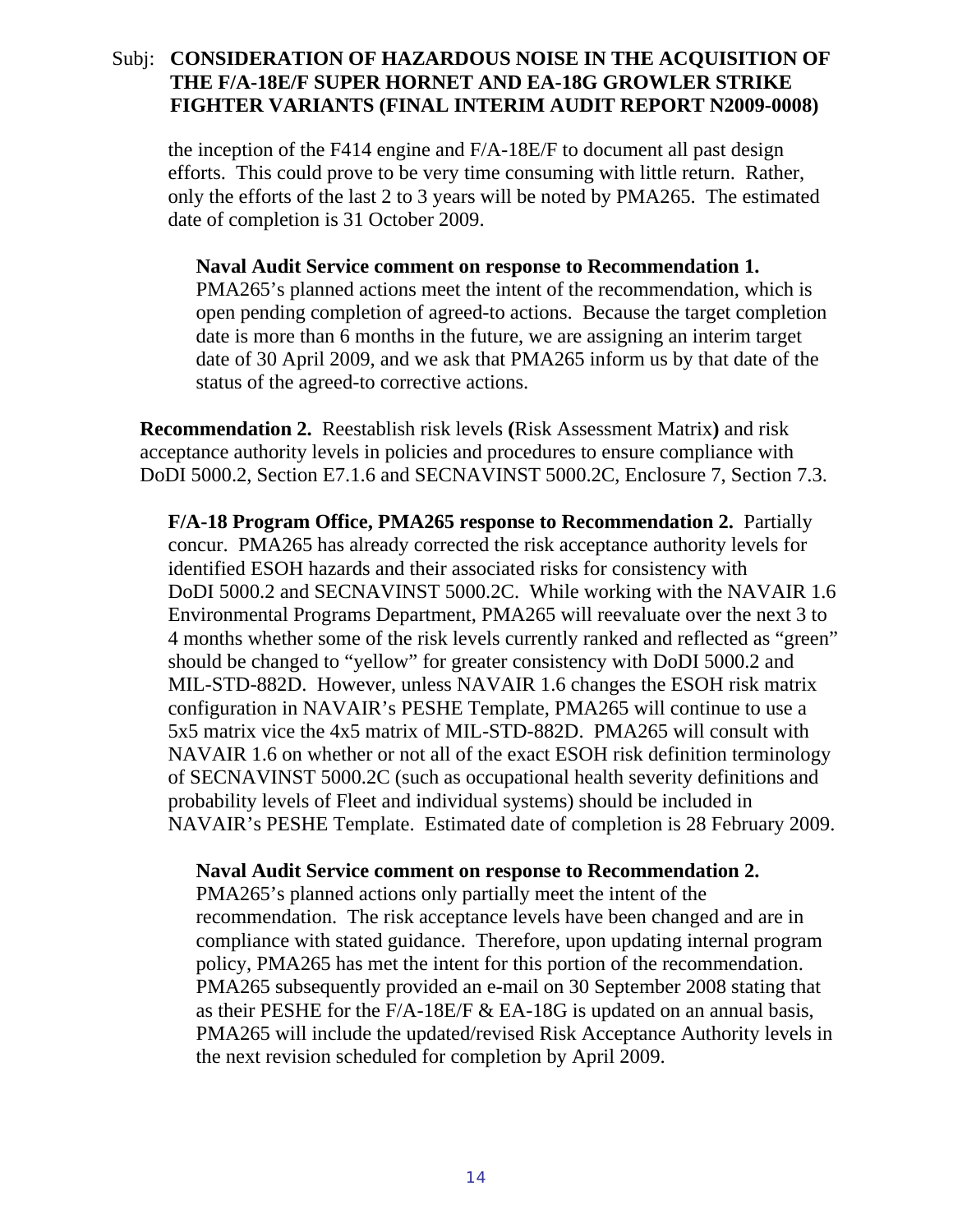However, the proposed actions related to the Risk Assessment Matrix do not meet the intent of the recommendation. Specifically, PMA265 stated they would continue to evaluate Environmental and Occupation Health hazards using a 5x5 matrix vice the 4x5 matrix outlined within SECNAVINST 5000.2C and MIL-STD-882D, unless NAVAIR 1.6 changes the ESOH risk matrix configuration in NAVAIR's PESHE Template.

We plan to issue a summary report for "Consideration of Safety and Occupational Health Issues in Acquisition of Major Department of Navy (DON) Weapons Systems and Platforms." In that summary report, we plan to address systemic issues, including enforcing use of a standard risk assessment matrix to ensure programs apply a common set of rules and use standard terminology in assessing risks. We believe standardization and consistency across programs are essential to corporate-level evaluations of program risks. Establishing risk levels that are not compliant with required guidance increases the potential for the significance of hazards and residual risks to be misunderstood. Additionally, lack of standardization could limit DON leadership's ability to properly evaluate similar ESOH risks across like programs. Each of the four programs reviewed for this audit utilized different risk assessment matrices to assess the risk of hazardous noise. Accordingly, to have a common understanding of the risks of hazardous noise across the four programs, DON leaders would need to understand the nuances of each of the different matrices.

A video teleconference (VTC) was conducted on 30 September 2008 with PMA265, PEO(T), and NAVAIR 1.6 in an attempt to resolve this issue; however, the involved parties could not come to an agreement on this matter. During this meeting, NAVAIR 1.6 stated that "NAVAIR's PESHE Template," which includes a 5x5 matrix, is not official policy but rather is a tool used by NAVAIR. NAVAIR 1.6 provided NAVAIR Instruction 5000.21B, "Naval System Command Risk Management Policy," dated 24 January 2008 via e-mail on 28 September 2008, which PMA265 felt supported their position. This instruction includes a 5x5 Program Risk Matrix and a 4x5 System Safety Risk Matrix. PMA265 explained that they assess ESOH risks with a 5x5 matrix because they feel the instruction only requires use of a 4x5 matrix for safety risks. During the VTC, PMA265 maintained their position, and PEO(T) and NAVAIR 1.6 supported the position, that SECNAVINST 5000.2C does not contain specific guidance stating that ESOH hazards are to be evaluated using a 4x5 risk assessment matrix.

We provided PMA265, PEO(T), and NAVAIR 1.6 with the details during the VTC, and in a subsequent e-mail dated 2 October 2008, to support that a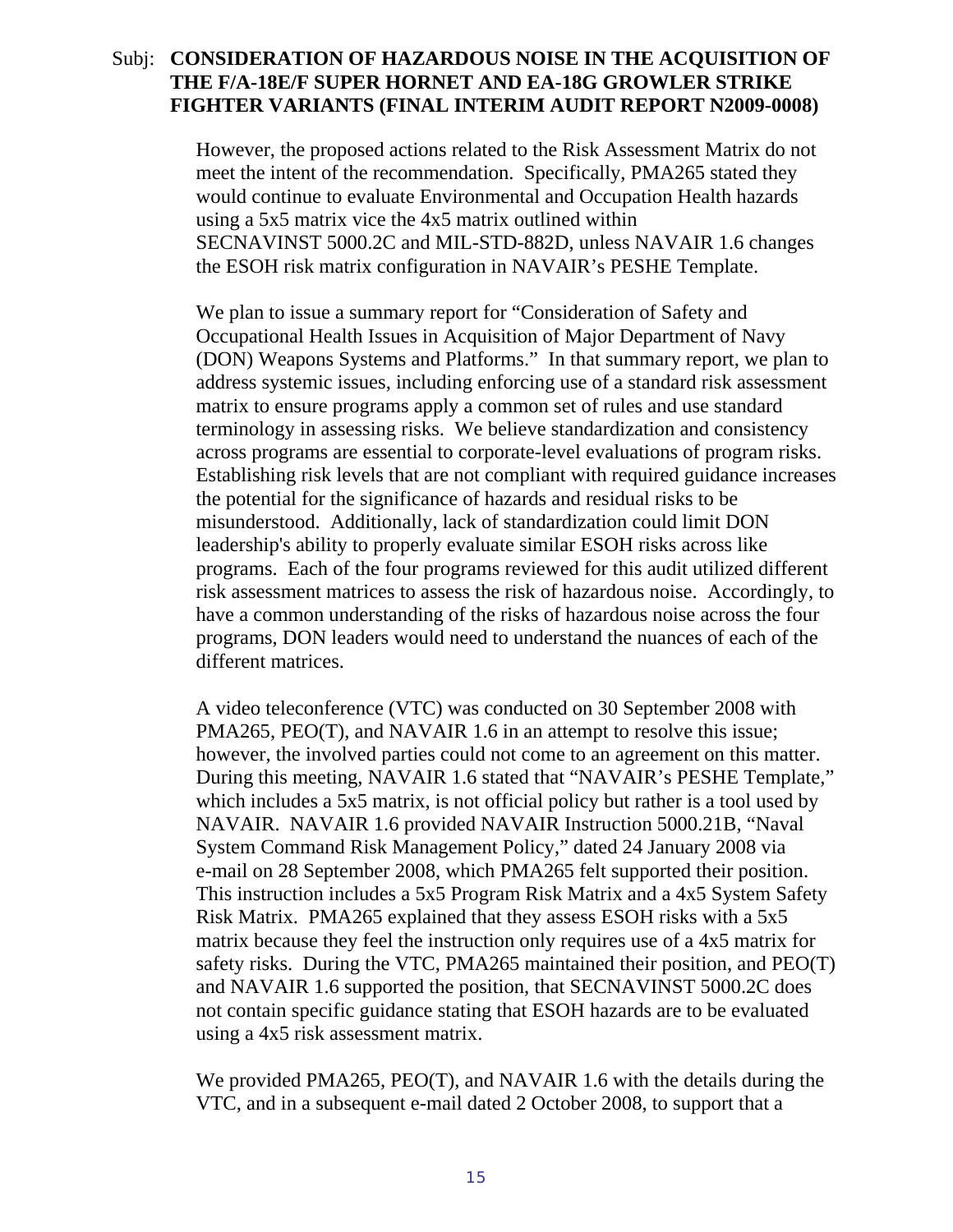4x5 matrix is required. Specifically SECNAVINST 5000.2C, Section 4 states that Enclosure 7 of this instruction should be utilized to support the Defense Acquisition System. Enclosure 7, paragraph 7.3 states that risk acceptance authorities shall be followed in accordance with the ESOH risk levels, as defined in Tables E7T1 and E7T2 (derived from MIL-STD-882D). Table E7T2 (see Table C of the finding) contains the Risk Assessment Matrix to be used for analyzing and identifying ESOH risk levels, and outlines a 4x5 matrix approach.

Additionally, the NAVAIR Instruction 5000.21B provided by NAVAIR 1.6 references SECNAVINST 5000.2C and MIL-STD-882D, and further supports our position that a 4x5 matrix be utilized for ESOH evaluation. Specifically, Section 4a states: "MIL-STD-882 defines a system safety mishap as unplanned event or series of events resulting in death, injury, occupational illness, damage to or loss of equipment or property, or damage to the environment." Per this definition, noise hazards resulting in hearing loss, which is an occupational illness, would be considered a system safety mishap. Section 5f states, "The management of a program's system safety process shall be in accordance with SECNAVINST 5000.2C," which aligns with the MIL-STD-882D 4x5 risk assessment matrix, as previously stated. Enclosure (3) of this instruction, which "shows a tailored system safety risk matrix which meets a specific community of systems (NAVAIR) needs," outlines a 4x5 approach for analyzing system safety (ESOH) risks to be utilized by NAVAIR commands. This matrix is in compliance with SECNAVINST 5000.2C and MIL-STD-882D, and supports our position.

NAVAIR subsequently provided an e-mail on 16 October 2008 stating that the Office of the Commander, NAVAIR understands and agrees with PMA265's position.

Therefore, we have determined the recommendation to be undecided, and are elevating it to ASN (RDA) for action.

<span id="page-17-0"></span>**Recommendation 3.** Establish controls and provide oversight to ensure that the F/A-18 E/F and EA-18G flight-line/deck jet noise hazard is formally opened in a tracking database and that the associated residual risk, log of mitigation efforts, and all other relevant information is tracked in a formal process with accurate record keeping.

**F/A-18 Program Office, PMA265 response to Recommendation 3.** Concur. PMA265 corrective action has been initiated in that PMA265 is evaluating the feasibility of modifying data fields in the safety assessment report database used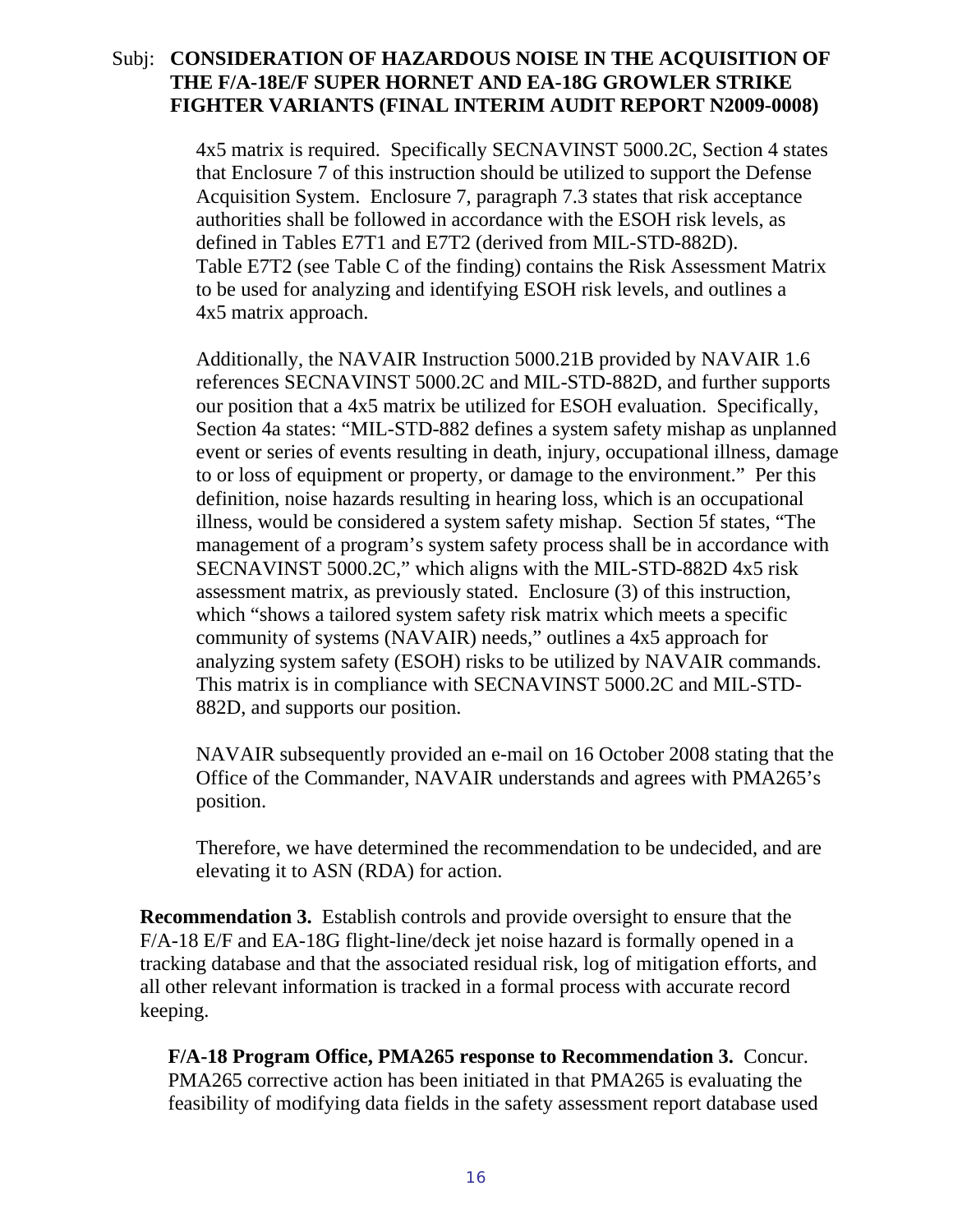by the F/A-18E/F and EA-18G system safety engineers for hazard tracking. There is a portion of the database that could possibly be modified to accommodate data fields for "environmental" and "occupational health" hazards and their risks. Configuration management of this database is maintained by the Boeing Corporation, so PMA265 needs to evaluate what the costs would be for modifying the database, the reasonableness of those costs, and budget accordingly for such modifications if feasible. This evaluation will be conducted over the next 3 to 6 months. PMA265 will use, in the interim, a simple Excel spreadsheet for ESOH risk tracking purposes. Estimated date of completion for Feasibility Assessment of Database Modifications is 30 April 2009.

#### **Naval Audit Service comment on response to Recommendation 3.**

PMA265's planned actions meet the intent of our recommendation, which is for PMA265 to track ESOH hazards with accurate record keeping. While, in our opinion, it would be most beneficial to achieve this with the use of a database, a dedicated database is not required and tracking can be accomplished with the use of an Excel spreadsheet as proposed by PMA265. The recommendation is open pending completion of agreed-to actions. PMA265 subsequently provided a target completion date of February 2009 for implementing the interim Excel spreadsheet tracking process.

#### 7. **Other Information**

a. Any requests for this report under the Freedom of Information Act must be approved by the Auditor General of the Navy as required by reference (b). This audit report is also subject to followup in accordance with reference (b).

b. We appreciate the cooperation and courtesies extended to our auditors.

Romme J. Book

RON J. BOOTH Assistant Auditor General Installations and Environment Audits

Copy to (next page)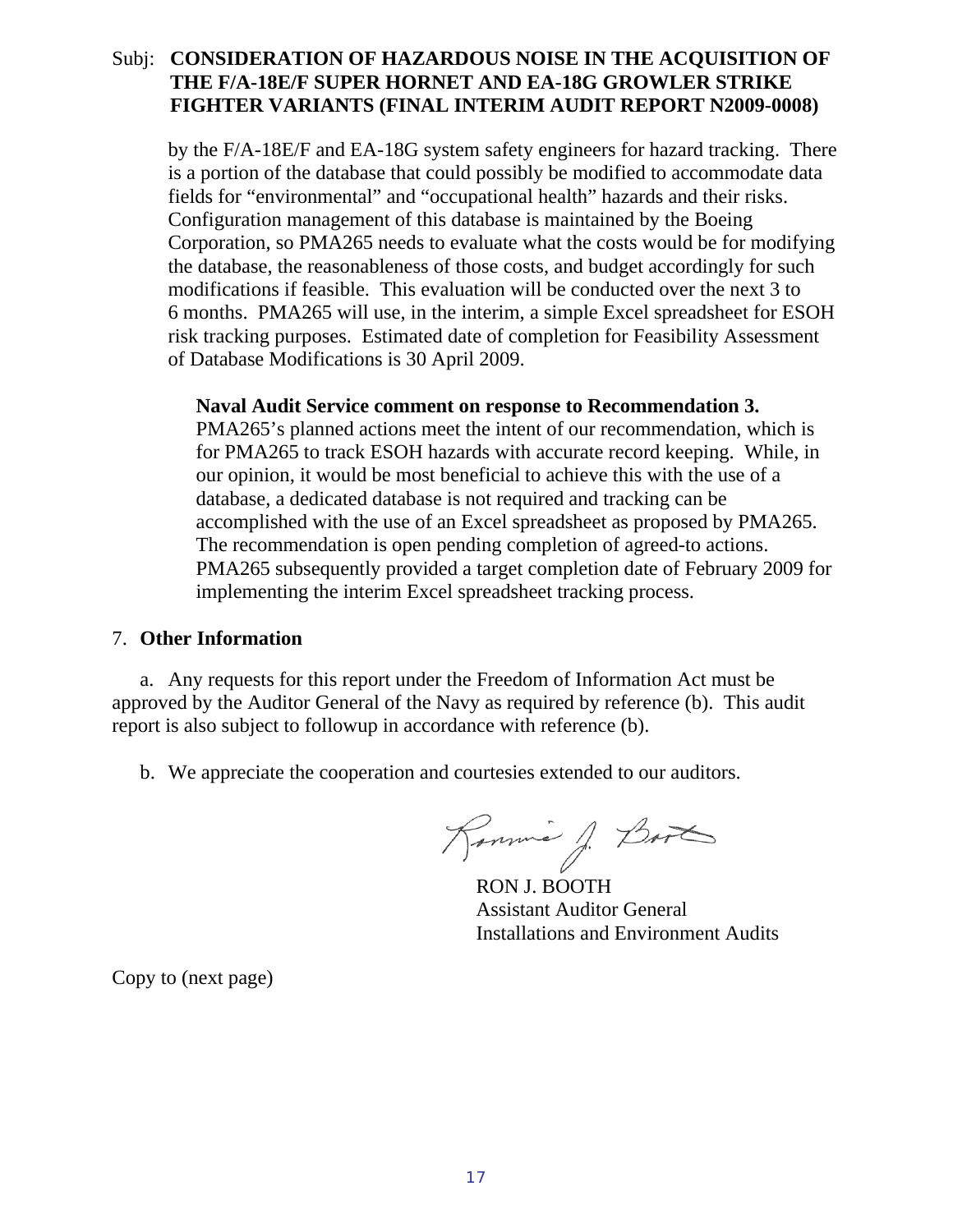Copy to: UNSECNAV OGC ASSTSECNAV (MRA) ASSTSECNAV (FMC) ASSTSECNAV (FMC) (FMO) ASSTSECNAV (IE)  $DASN(S)$ CNO (VCNO, DSN-33, N40, N41) CMC (RFR) (ACMC) DON CIO NAVINSGEN (NAVIG-4) DIRECTOR, AIR WARFARE (N88) AFAA/DO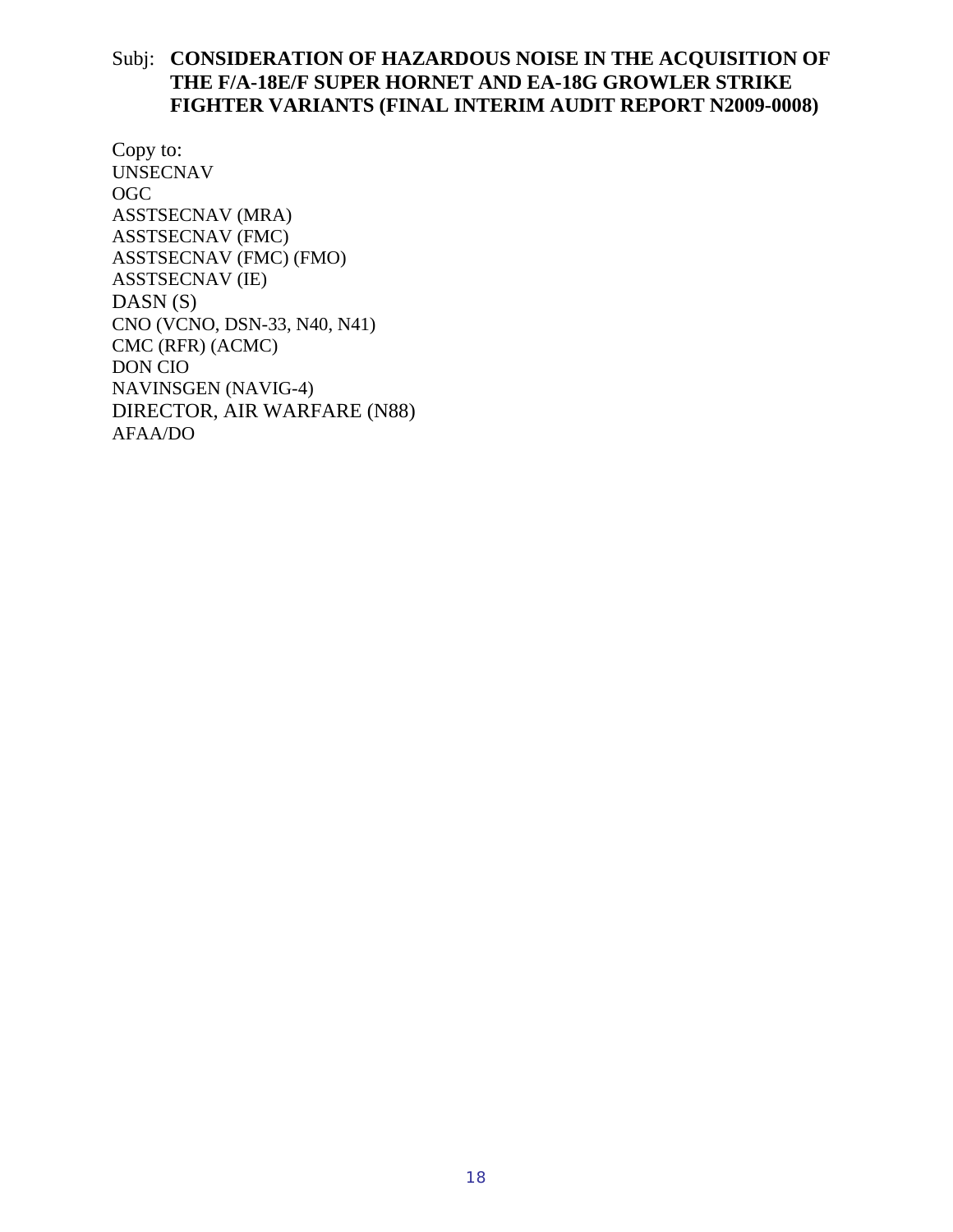#### Enclosure 1:

## <span id="page-20-0"></span>Status of Recommendations

| Rec.<br>No.   | Page<br>No.     | <b>Subject</b>                                                                                                                                                                                                                                                                                                                                                                     | <b>Status</b> <sup>9</sup> | <b>Action</b><br><b>Command</b> | <b>Target</b><br><b>Completion</b><br><b>Date</b> |
|---------------|-----------------|------------------------------------------------------------------------------------------------------------------------------------------------------------------------------------------------------------------------------------------------------------------------------------------------------------------------------------------------------------------------------------|----------------------------|---------------------------------|---------------------------------------------------|
| 1             | 13 <sup>2</sup> | Establish a formal process to actively seek new, and document<br>prior, ongoing, and future, efforts to identify potential design<br>solutions to mitigate identified hazards, and determine what<br>additional mitigation efforts may be possible (whether in design,<br>devices, or other methods) to further reduce the noise hazard<br>for the F/A-18 E/F and EA-18G aircraft. | $\Omega$                   | <b>PMA265</b>                   | 4/30/09                                           |
| $\mathcal{P}$ | 14              | Reestablish risk levels (Risk Assessment Matrix) and risk<br>acceptance authority levels in policies and procedures to<br>ensure compliance with DoDI 5000.2, Section E7.1.6 and<br>SECNAVINST 5000.2C, Enclosure 7, Section 7.3.                                                                                                                                                  | U                          | ASN (RDA)                       | 12/1/08                                           |
| 3             | 16 <sup>1</sup> | Establish controls and provide oversight to ensure that the<br>F/A-18 E/F and EA-18G flight-line/deck jet noise hazard is<br>formally opened in a tracking database and that the associated<br>residual risk, log of mitigation efforts, and all other relevant<br>information is tracked in a formal process with accurate record<br>keeping.                                     | $\Omega$                   | <b>PMA265</b>                   | 4/30/09                                           |

<span id="page-20-1"></span>enterprise methods of the commendation is open with agreed-to corrective actions; C = Recommendation is closed with all action of  $\theta$  / O = Recommendation is closed with all action completed; U = Recommendation is undecided with resolution efforts in progress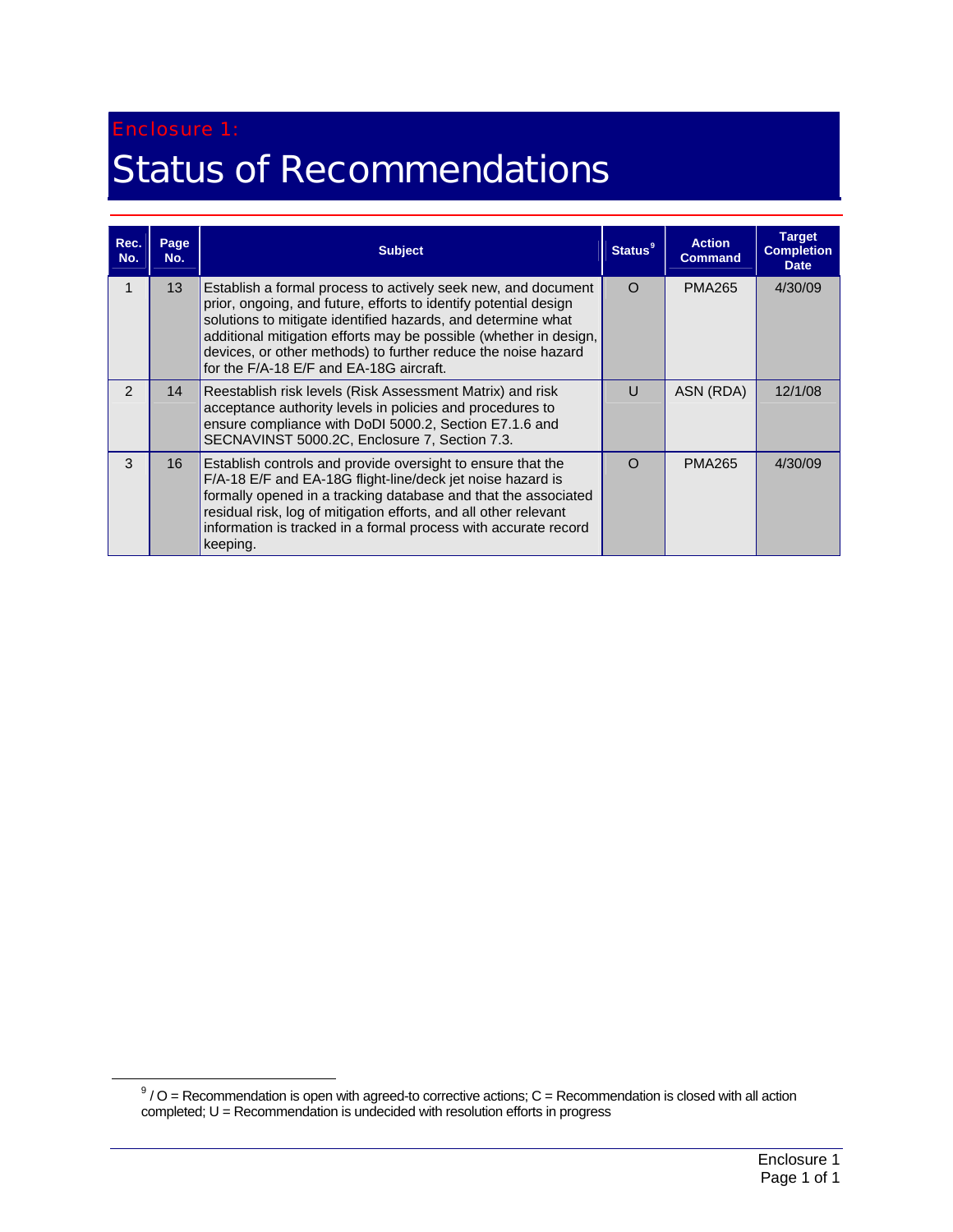### <span id="page-21-0"></span>Enclosure 2: Scope and Methodology

On 10 August 2007, the Naval Audit Service began a broad audit of "Consideration of Safety and Occupational Health Issues in the Acquisition of Major Department of Navy (DON) Weapons Systems and Platforms." As of the date of this publication, that audit is ongoing. Separate interim reports will be issued on each system audited, and a summary report summarizing the individual system reviews and identifying systemic issues will be issued upon completion of our audit work. We conducted this audit of the "Consideration of Hazardous Noise in the Acquisition of the F/A-18E/F Super Hornet and EA-18G Growler Strike Fighter Variants" between 9 January 2008 and 14 August 2008.

We evaluated internal controls and reviewed compliance with regulations related to consideration of hazardous noise in the F/A-18E/F and EA-18G acquisition process. Data quality was adequate for use in the audit.

We conducted site visits at Naval Air Systems Command, Patuxent River, MD, and interviews with the F/A-18 Program Office (PMA265) Environmental, Safety, and Occupational Health (ESOH) representatives to:

- Determine if selected F/A-18 aircraft jet noise level posed a hazard; and
- Assess PMA265's process for mitigating the identified noise hazard.

This was further accomplished by reviewing Safety Action Record hazard reports from the system safety hazard database; ESOH memorandums; the F/A-18 Programmatic Environment, Safety, and Occupational Health Evaluation (PESHE); System Safety Program Plan; the Program Progress Report; the F/A-18 Acquisition Strategy; ESOH Statement of Work sections; the Operational Requirements Document; engine noise mitigation studies and reports; test result documentation for improved hearing protection; and studies related to hearing loss.

We verified that the F/A-18 noise level posed a hazard to DON sailors and Marines through discussions with Navy Safety Center (NAVSAFCEN) ESOH representatives, Naval Aircrew Systems Command (PMA202), and professional audiologist specialists. We further corroborated this hazard through meetings and discussions with the end users such as Naval Air Forces Command and Fleet Forces Command. We assessed PMA265's process of mitigating the identified hazards associated with jet noise. Specifically, we assessed the PMA265's mitigation efforts related to the flight-line/deck jet noise hazard (noise exposure to flight deck operators).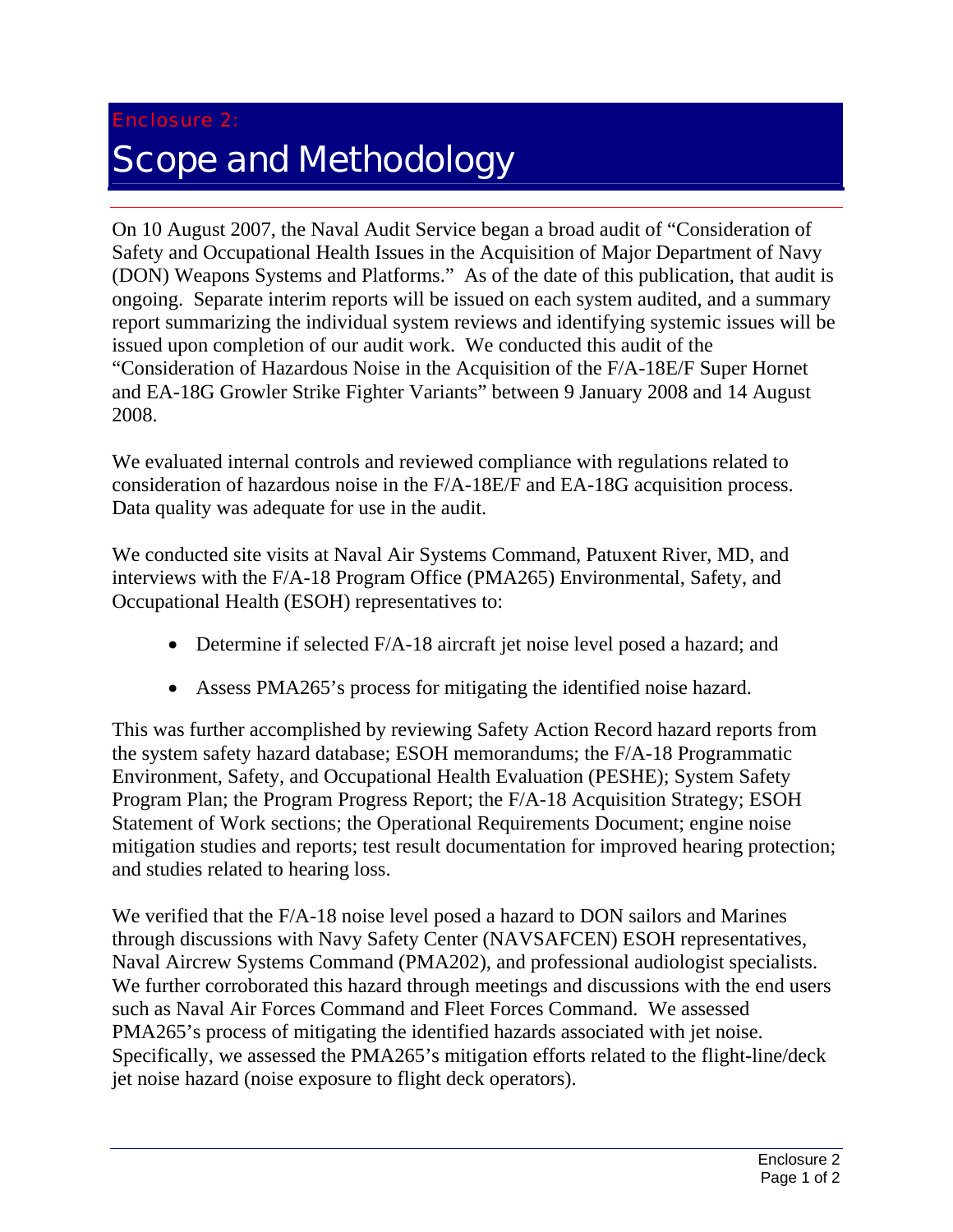We conducted this performance audit in accordance with Generally Accepted Government Auditing Standards. Those standards require that we plan and perform the audit to obtain sufficient, appropriate evidence to provide a reasonable basis for our findings and conclusions based on our audit objectives. We believe that the evidence obtained provides a reasonable basis for our findings and conclusions based on our audit objectives.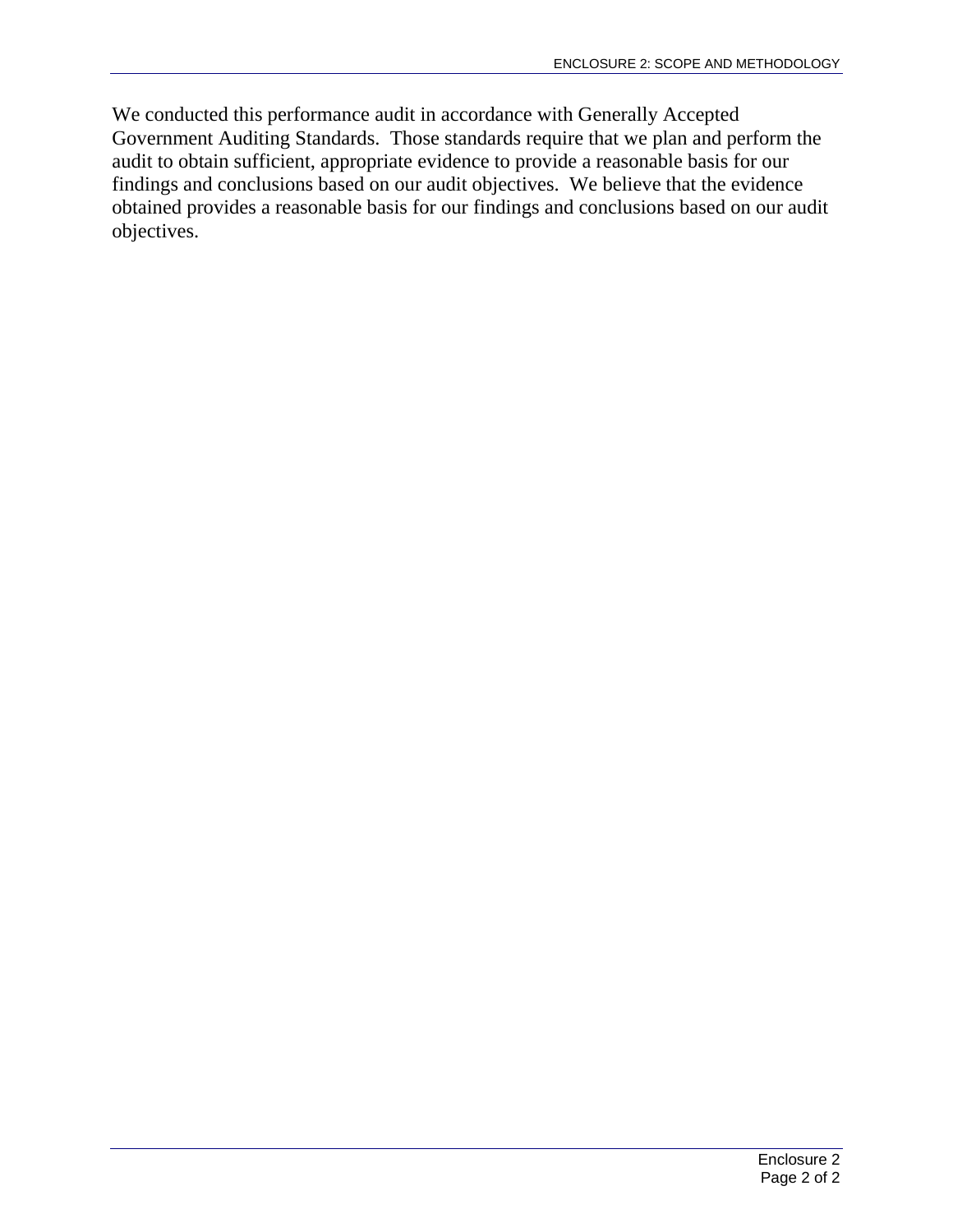#### Enclosure 3:

### <span id="page-23-0"></span>Pertinent Guidance

Department of Defense Instruction (DoDI) 5000.2, "Operation of the Defense Acquisition System," dated 12 May 2003; Section E7.1.6 states that the Component Acquisition Executive (CAE) is the acceptance authority for high Environmental, Safety, and Occupational Health (ESOH) mishap risks identified by the program. The Instruction adds that the Program Executive Office (PEO)-level is the authority for serious risks, and the Program Manager (PM) is the authority for medium and low risks, as defined in the industry standard for system safety.

Military Standard 882D (MIL-STD-882D), "Department of Defense Standard Practice for System Safety," dated 10 February 2000, outlines a standard practice for conducting the Department of Defense (DoD) system safety approach and managing safety and health mishap risks in order to meet the DoD commitment to protecting private and public personnel from accidental death, injury, or occupational illness.

- Section A.4.4.5 advises a program to reduce system mishap risk through a mitigation approach mutually agreed to by the developer, program manager, and using organization. Section A.4.4.8.1.2 states that the program manager will evaluate the hazards and associated mishap risk in close consultation and coordination with the ultimate end user, to assure that the context of the user requirements, potential mission capability, and the operational environment are adequately addressed.
- Section 4.4 states that mishap risk mitigation is an iterative process that culminates when the residual mishap risk has been reduced to a level acceptable to the appropriate authority. The system safety design order of precedence for mitigating identified hazards is defined in this section. See the "Required Guidance" table (Table 1) in the System Safety Design Order of Precedence section for details.
- Section 4.8 requires a program to track hazards, their closures, and residual mishap risk. A tracking system for this information must be maintained throughout the system life cycle. The program manager must keep the system user apprised of this information. Section A.4.4.8.1 states each system must have a current log of identified hazards and residual mishap risk, including an assessment of residual mishap risk. As changes are integrated into the system, this log is updated to incorporate added or changed hazards and the associated residual mishap risk. The Government must formally acknowledge acceptance of hazards and residual risk and keep users informed of hazards and residual mishap risk associated with their systems.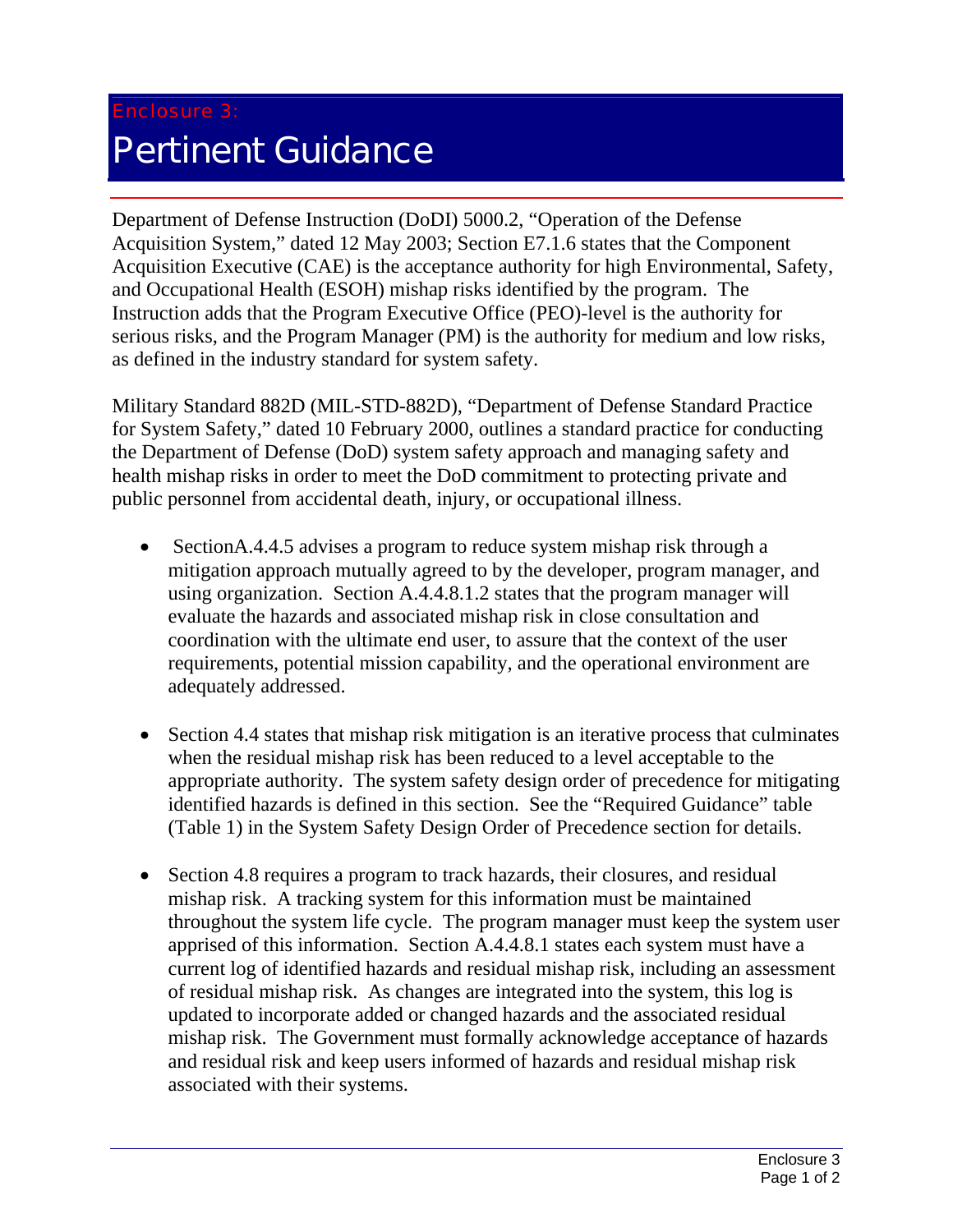Secretary of the Navy Instruction (SECNAVINST) 5000.2C, "Implementation and Operation of the Defense Acquisition System and the Joint Capabilities Integration and Development System," dated 19 November 2004, Enclosure 7, Section 7.3 includes the following risk acceptance authority levels:

- High risks: Assistant Secretary of the Navy (Research, Development, and Acquisition) (ASN (RDA))
- Serious risks: PEO/Systems Command (SYSCOM) Commanders, or Flag-level or senior executive service (SES) designees/Direct Reporting Program Managers (DRPM), Chief of Naval Research (CNR); and
- Medium/low risks: Program Managers (PM). Risk acceptance authority may not be delegated below the PM.

Chief of Naval Operations Instruction (OPNAVINST) 5100.23G, "Navy Safety and Occupational Health (SOH) Program Manual," dated 30 December 2005, Chapter 18, Section 1801, paragraph (a) states that occupational hearing loss resulting from exposure to hazardous noise, the high cost of related compensation claims, and the resulting drop in productivity and efficiency, highlight a significant problem that requires considerable attention. Noise control and hearing conservation measures contribute to operational readiness by preserving and optimizing auditory fitness for duty in Navy personnel. The Instruction defines a potentially hazardous noise area as any work area where the A-weighted sound level<sup>[10](#page-24-0)</sup> (continuous or intermittent) is greater than 84 dBs.

F/A-18 E/F Engineering Manufacturing Development System Safety Program Plan, revision B, dated 25 January 2008, Section 1.4, states that management understands that safety considerations are critical and that hazards should be identified and controlled during the design phase rather than "reacted to" following accidents. Section 3.2.2 states that the safety design order of precedence referenced in MIL-STD-882D applies when corrective action is required to control a hazard to an acceptable level of risk.

<span id="page-24-0"></span><sup>&</sup>lt;sup>10</sup> According to OPNAVINST 5100.23G, A-weighted sound level is designated to approximate the response of the human ear to sound.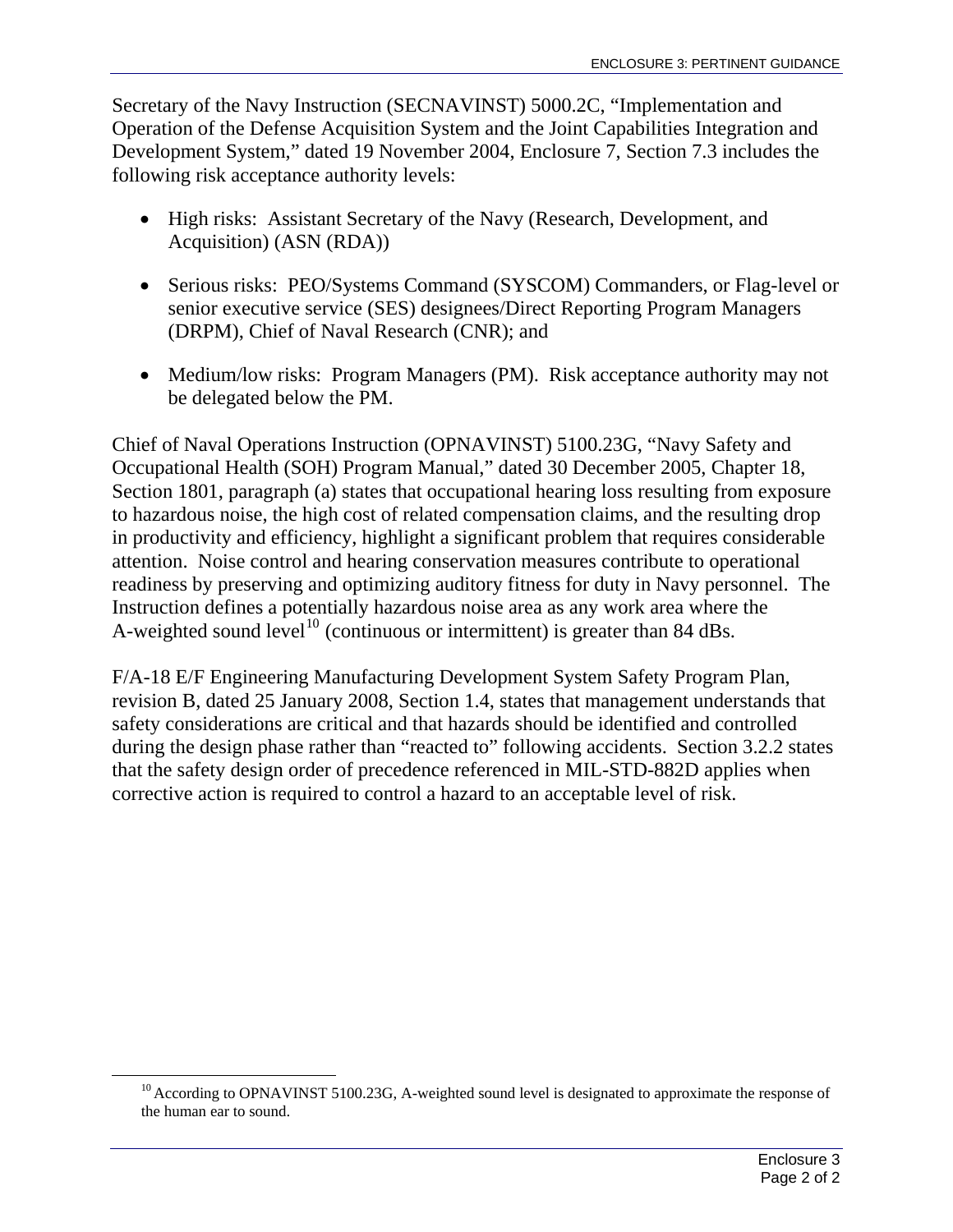#### Enclosure 4:

### <span id="page-25-0"></span>Center for Naval Analyses Veterans **Hearing Loss Disability Costs**



Source: Center for Naval Analyses, "Computing the Return on Noise Reduction Investments in Navy Ships: A Life-Cycle Cost Approach," September 2006.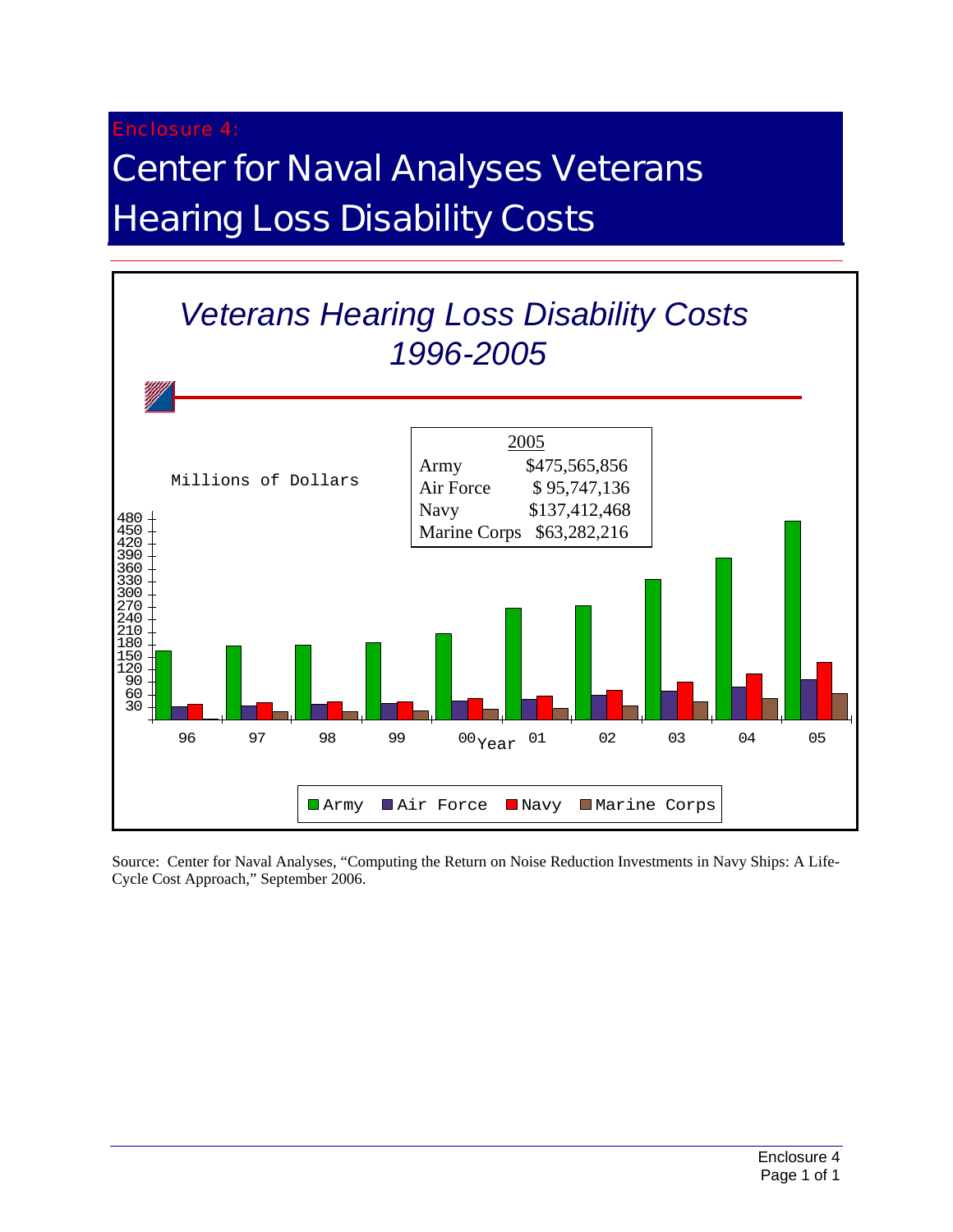### <span id="page-26-0"></span>Enclosure 5: **Hearing Protection Suite**



| <b>CURRENT</b>                                                                                                                | <b>NEAR-TERM</b>                                                                                                                                                         | <b>FUTURE</b>                                                                                         |                                                                                          |
|-------------------------------------------------------------------------------------------------------------------------------|--------------------------------------------------------------------------------------------------------------------------------------------------------------------------|-------------------------------------------------------------------------------------------------------|------------------------------------------------------------------------------------------|
| Integrated<br><b>Components</b>                                                                                               | <b>Components</b>                                                                                                                                                        | <b>Integrated</b>                                                                                     | Integrated                                                                               |
| Hearing protection using foam<br>type devices varies depending<br>on properly wearing both earplugs                           |                                                                                                                                                                          | 43 dB Mean<br><b>Attenuation</b>                                                                      | 50 dB Mean<br><b>Attenuation</b><br><b>Active Noise</b><br><b>Reduction (ANR)</b>        |
| 30 dB Mean<br><b>Attenuation</b><br>Legacy<br><b>Earmuff</b><br>÷<br>22 dB Mean<br>Legacy<br>21:dB:Mean<br><b>Attenuation</b> | 29 dB Mean<br>28 dB Mean:<br>Attenuation:<br>Attenuation<br>25 dB Mean<br><b>Custom</b><br>Attenuation:<br>Foam Tip<br><b>Molded Deep</b><br>·Mini-Comm<br><b>Insert</b> | Improved<br>Earmuff<br>٠<br><b>Custom</b><br><b>Molded Deep</b><br><b>Insert Earplug</b><br>w/ or w/o | <b>Improved</b><br>Earmuff<br>÷<br><b>Custom Molded</b><br><b>Deep Insert</b><br>Earplug |
| <b>Foamy Earplugs</b><br>Attenuation<br>Legacy<br>Foamy Earplugs<br>Legacy<br><b>Earmuff</b>                                  | Improved<br>Earplug (CEP):<br>:Earplug<br>Earmuff                                                                                                                        | <b>Communication</b>                                                                                  | w/ or w/o<br><b>Communication</b>                                                        |
| <b>Legacy Cranial</b>                                                                                                         | <b>Flight Deck Cranial Program</b>                                                                                                                                       |                                                                                                       |                                                                                          |

1. Naval personnel correctly wearing both Legacy Foamy Earplugs = 7%, results in 22 dB protection.

2. Naval personnel with shallow insertion or not wearing Legacy Foamy Earplugs = 79%, results in 0-6 dB protection.

**NAV**AIR

Source: Program Manager Air – Naval Aircrew Systems (PMA202), "Flight Deck Cranial Status Brief to the NESB," 25 March 2008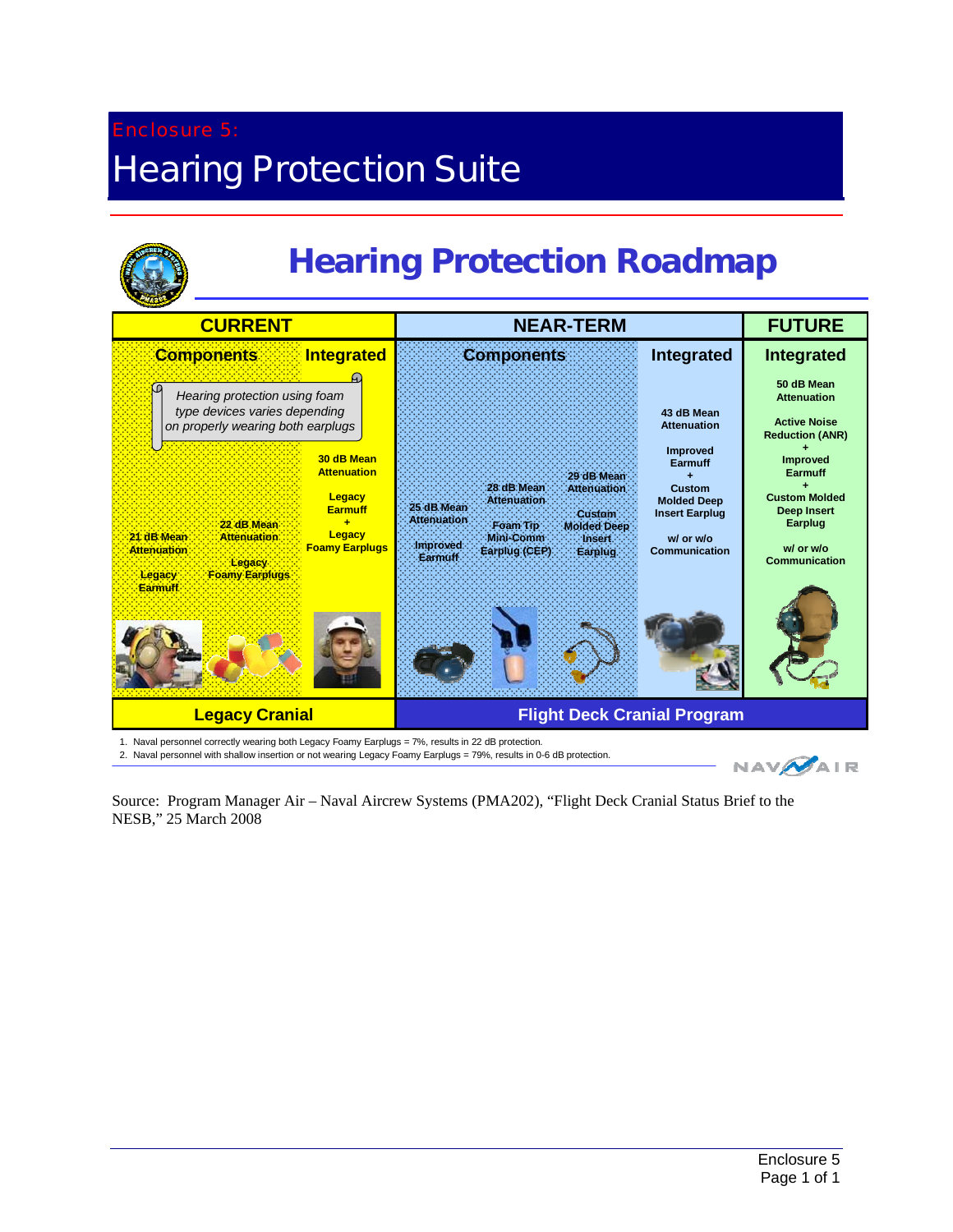#### Enclosure 6:

### <span id="page-27-0"></span>Program Executive Officer (Tactical Aircraft Programs) - F/A-18E/F and EA-18G Noise Exposure Risk Acknowledgement

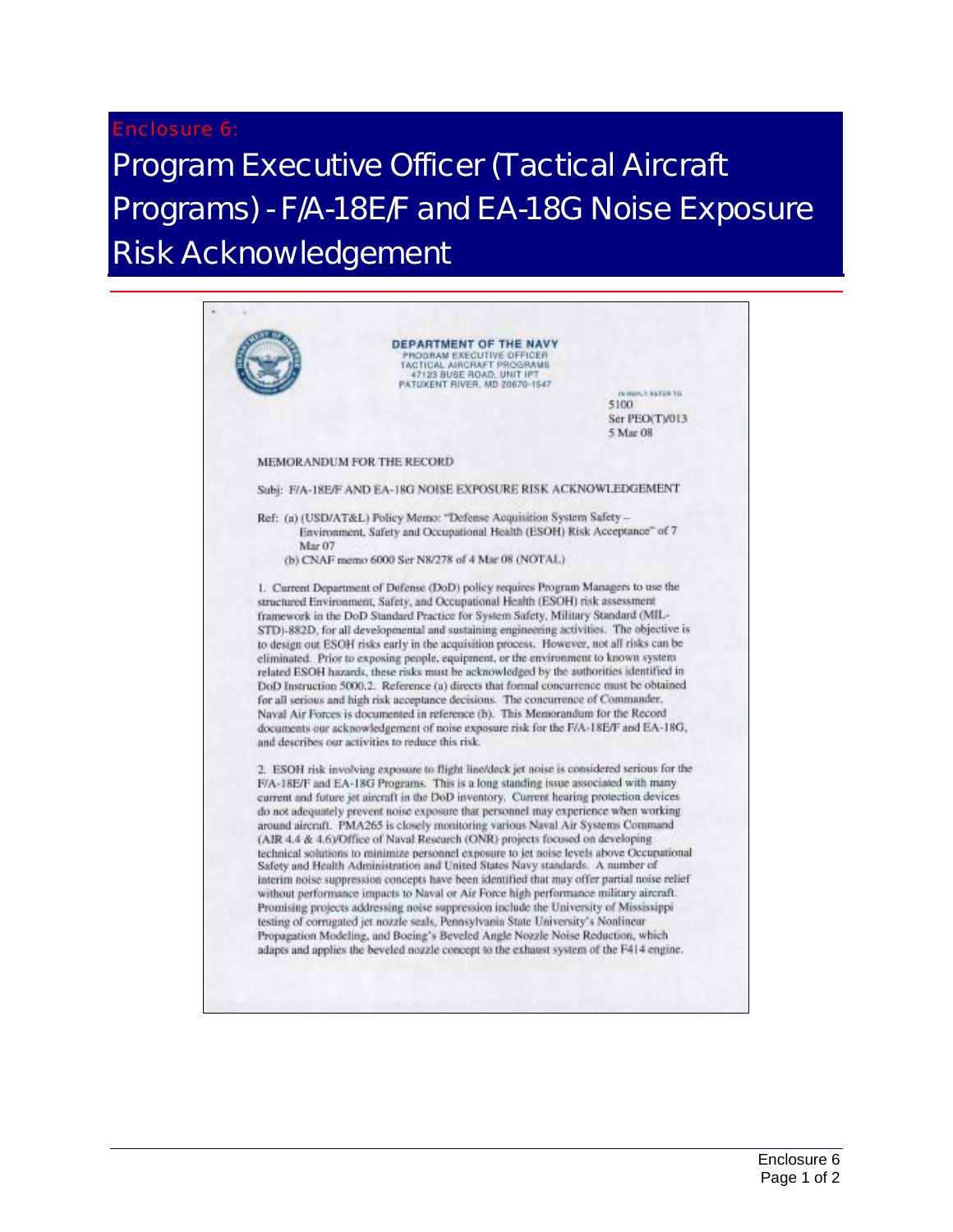Moreover, the original equipment manufacturer for the F404/F414 engine, General Electric (GE) Aviation, has for years pursued Jet Noise Reduction Technology Development projects. These involve a wide variety of scaled acoustic solution tests such as fluidic injection and mechanical chevrons. A full scale static engine test to demonstrate and validate such technologies was conducted by GE/NAVAIR 4.4 at Naval Air Warfare Center Lakehurst, 7-28 September 2007. Results of this test show some promise of sound energy level reduction on F-4XX series engines. It should be noted that none of these applications have been fully flight tested in operational conditions. PMA265 is also staving abreast of on-going DoD efforts for improved hearing protection devices, such as the Attenuating Custom Communications Earpiece System. However, even with the most advanced hearing protection under development, under extremely high noise exposure conditions experienced on a carrier flight deck, the net noise levels remain unacceptable. In many cases only operational measures (e.g., moving of carrier flight deck plane handling personnel at a further distance from jet exhaust) offer near term solutions.

3. An additional consideration is the fact that the EA-18G produces less sound energy (in certain frequencies) than the EA-6B it replaces due to different engine/exhaust nozzle configurations. For this reason, the Navy was able to go forward with a Finding of No. Significant Impact (FONSI) for basing the EA-18G at Naval Air Station Whidbey Island, WA, under National Environmental Policy Act (NEPA) procedures.

4. Until there are viable technologies to mitigate current and planned noise levels, noise exposure will continue to be an issue for the user community, especially abourd aircraft carriers. As solutions become available, PMA265 will assess, on an annual basis, the viability of incorporating proven technologies into the F/A-18E/F and EA-18G.

**M. SKINNER** 

Source: Risk Acknowledgement Memorandum was provided by PMA265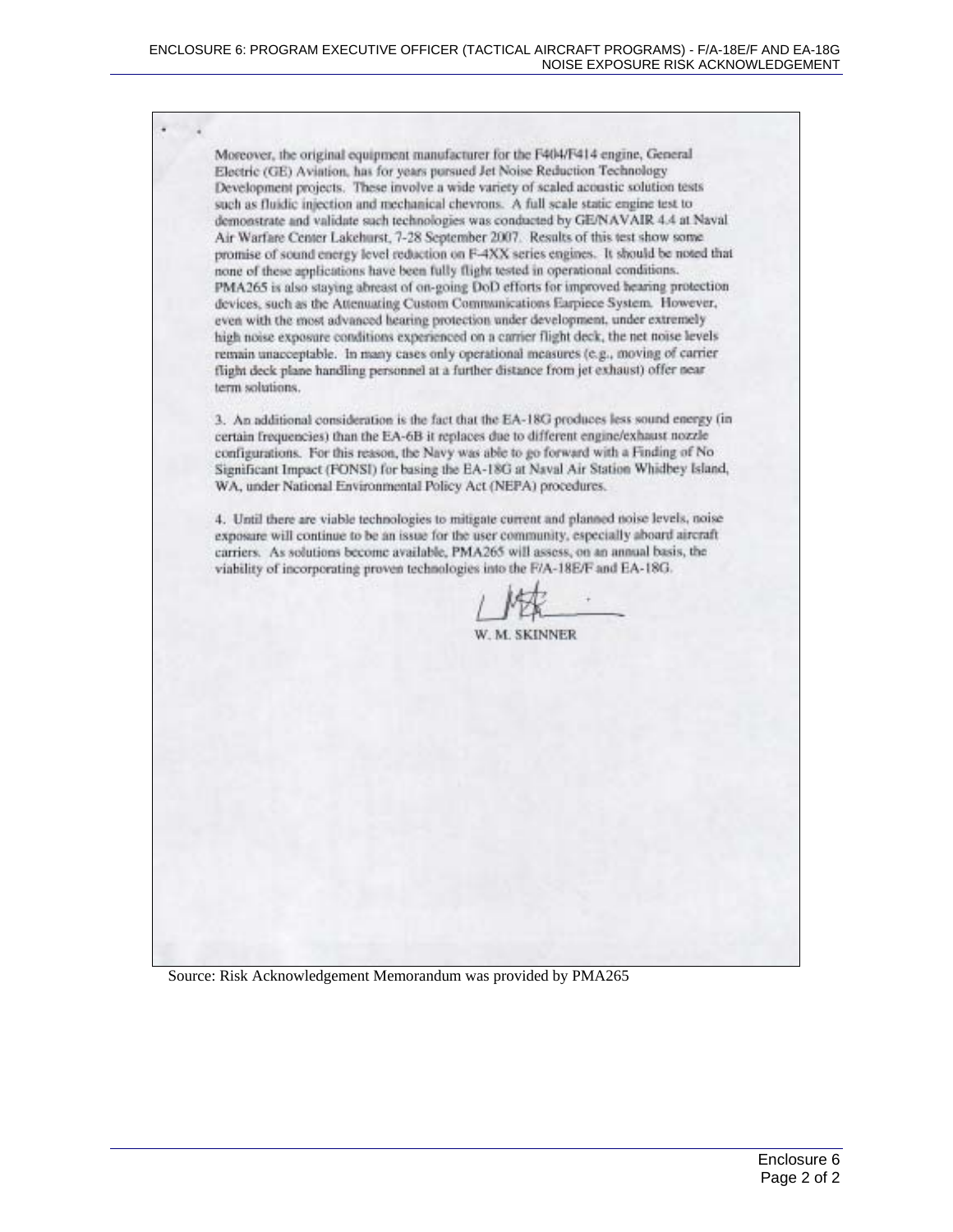#### Enclosure 7:

## <span id="page-29-0"></span>Commander, Naval Air Forces – F/A-18E/F and EA-18G Noise Exposure Risk Acknowledgement (NOTAL)

|      | DEPARTMENT OF THE NAVY<br><b>COMMANDER NAVAL AIR FORCES</b><br><b>BOX 357051</b><br>SAN DIEGO, CALIFORNIA 92135-7051                                                                                                                                                                                                                                                                                                                                                                           |
|------|------------------------------------------------------------------------------------------------------------------------------------------------------------------------------------------------------------------------------------------------------------------------------------------------------------------------------------------------------------------------------------------------------------------------------------------------------------------------------------------------|
|      | 6000<br><b>Ser N8/278</b><br>4 Mar 08                                                                                                                                                                                                                                                                                                                                                                                                                                                          |
|      | MEMORANDUM FOR PROGRAM EXECUTIVE OFFICER (TACTICAL AIRCRAFT<br>PROGRAMS)                                                                                                                                                                                                                                                                                                                                                                                                                       |
|      | Subj: F/A-18E/F AND EA-18G NOISE EXPOSURE RISK ACKNOWLEDGEMENT                                                                                                                                                                                                                                                                                                                                                                                                                                 |
| Ref: | (a) USD/AT&L Policy Memo "Defense Acquisition System<br>Safety Environment, Safety and Occupational Health<br>(ESOH) Risk Acceptance" of 7 Mar 07<br>(b) Draft PEO(T) Memorandum for the Record "F/A-18E/F and<br>EA-18G Noise Exposure Risk Acknowledgement"                                                                                                                                                                                                                                  |
| 1.   | Per reference (a), Commander, Naval Air Forces concurs with<br>reference (b), acknowledgement of the noise exposure risk posed<br>by the F/A-18E/F and EA-18G weapons systems.                                                                                                                                                                                                                                                                                                                 |
| 3.   | 2. In concert with the acknowledgement of this risk, Commander,<br>Naval Air Forces supports efforts by the acquisition community<br>to develop weapons systems with reduced noise signatures and<br>hearing protection systems that will reduce personnel noise<br>exposure to acceptable levels.<br>In addition, Commander, Naval Air Forces will continue to<br>raise awareness within the Naval Air Force of the hazards<br>associated with exposure to excessive noise levels produced by |
|      | jet engines, the necessity of compliance with hearing<br>conservation directives, the proper wearing of hearing<br>protection, and operational strategies for minimizing personnel<br>exposure to harmful levels of noise.<br>T. J. KILCLINE                                                                                                                                                                                                                                                   |
|      |                                                                                                                                                                                                                                                                                                                                                                                                                                                                                                |
|      |                                                                                                                                                                                                                                                                                                                                                                                                                                                                                                |
|      |                                                                                                                                                                                                                                                                                                                                                                                                                                                                                                |
|      |                                                                                                                                                                                                                                                                                                                                                                                                                                                                                                |

#### Source: Risk Acknowledgement Memorandum was provided by PMA265.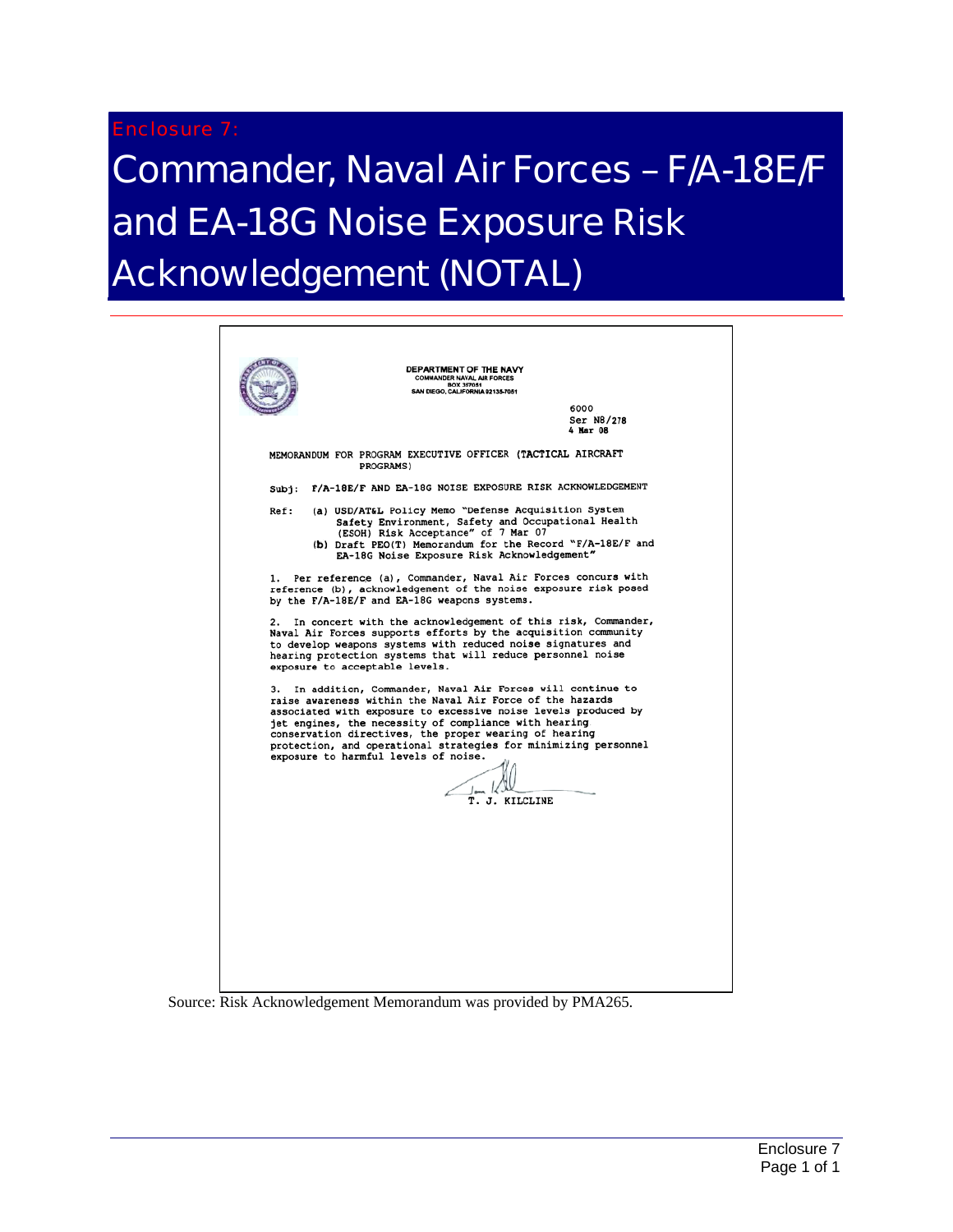#### Enclosure 8:

## Management Response from PMA265

|                                                                                                                                                               | DEPARTMENT OF THE NAVY<br>NAVAL AIR SYSTEMS COMMAND<br>RADM WILLIAM A. MOFFETT BUILDING<br>47123 BUSE ROAD, BLDG 2272<br>PATUXENT RIVER, MARYLAND 20670-1547<br><b>BIREPLY REFER TO</b> |
|---------------------------------------------------------------------------------------------------------------------------------------------------------------|-----------------------------------------------------------------------------------------------------------------------------------------------------------------------------------------|
|                                                                                                                                                               |                                                                                                                                                                                         |
|                                                                                                                                                               | 7540<br>AIR-00G4A/073                                                                                                                                                                   |
|                                                                                                                                                               | SEP 10 2008                                                                                                                                                                             |
|                                                                                                                                                               |                                                                                                                                                                                         |
| From: Commander, Naval Air Systems Command<br>To:                                                                                                             | Naval Audit Service, Assistant Auditor General for Installations and Environment Audits                                                                                                 |
| Subj: NAVAL AUDIT SERVICE DRAFT INTERIM AUDIT REPORT ON<br>F/A-18E/F SUPER HORNET AND EA-18G GROWLER STRIKE FIGHTER<br>VARIANTS (DRAFT N2007-NIA000-0066.003) | CONSIDERATION OF HAZARDOUS NOISE IN THE ACQUISITION OF THE                                                                                                                              |
| (a) NAVAUDSVC Memo 7510 N2007-NIA000-0066.003 of 14 Aug 08<br>Ref:                                                                                            |                                                                                                                                                                                         |
| Encl: (1) PMA265 Response to Subject Draft Interim Audit Report                                                                                               |                                                                                                                                                                                         |
| 1. Reference (a) forwarded the subject draft interim audit report for review and comments.<br>Accordingly, enclosure (1) provides our response.               |                                                                                                                                                                                         |
| 2. Please direct questions concerning the response to                                                                                                         | $FOUO - FOIA (b)(6)$                                                                                                                                                                    |
|                                                                                                                                                               | B. D. MURRAY<br><b>Inspector General</b><br>Acting                                                                                                                                      |
|                                                                                                                                                               |                                                                                                                                                                                         |
|                                                                                                                                                               |                                                                                                                                                                                         |
|                                                                                                                                                               |                                                                                                                                                                                         |
|                                                                                                                                                               |                                                                                                                                                                                         |
|                                                                                                                                                               |                                                                                                                                                                                         |
|                                                                                                                                                               |                                                                                                                                                                                         |
|                                                                                                                                                               | <del>-FOR OFFICIAL USE ONLY-</del>                                                                                                                                                      |
|                                                                                                                                                               |                                                                                                                                                                                         |
|                                                                                                                                                               |                                                                                                                                                                                         |
|                                                                                                                                                               |                                                                                                                                                                                         |
|                                                                                                                                                               |                                                                                                                                                                                         |
|                                                                                                                                                               |                                                                                                                                                                                         |

FOR OFFICIAL USE ONLY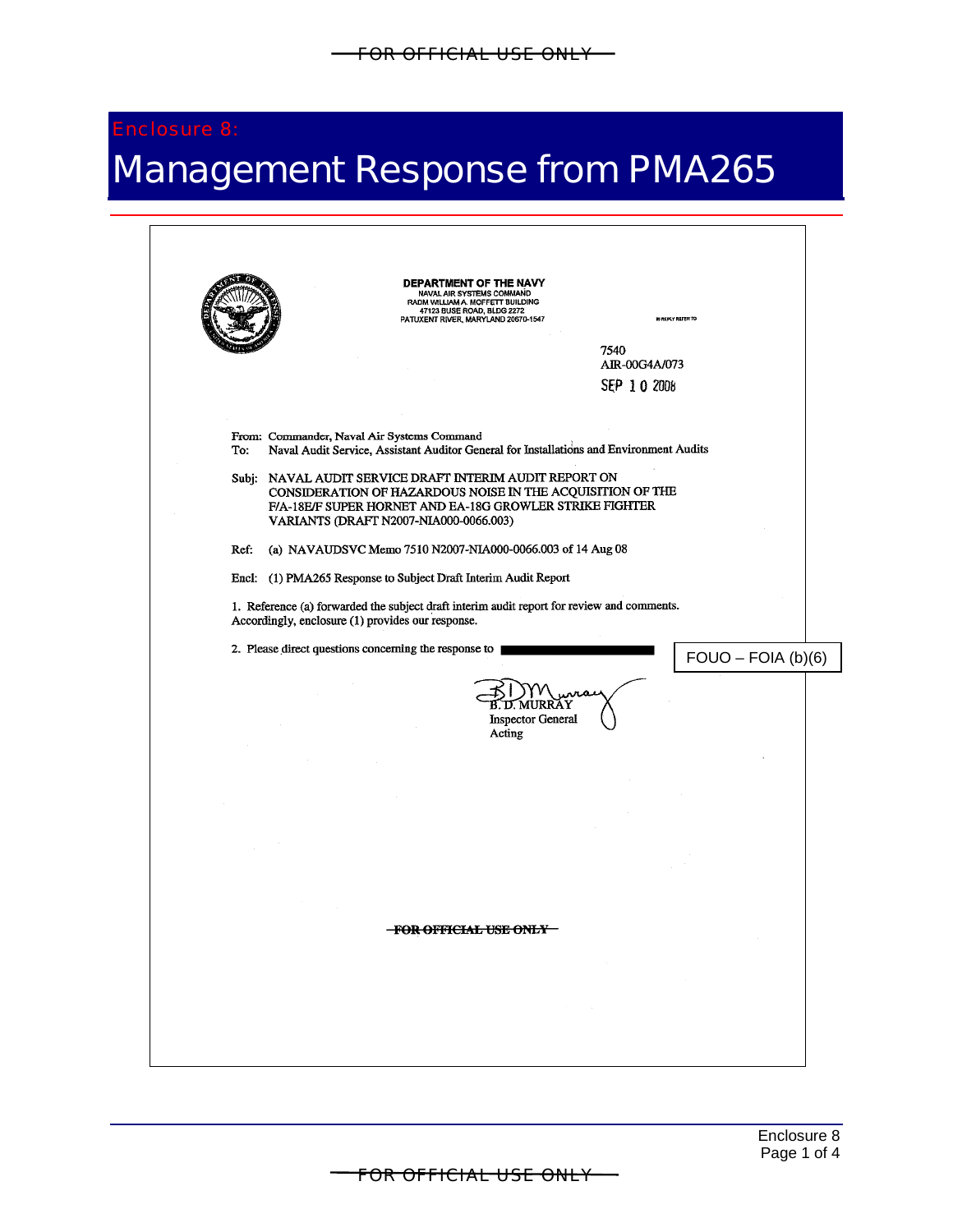#### **PMA265 RESPONSE TO** NAVAUDSVC DRAFT INTERIM AUDIT REPORT ON "CONSIDERATION OF HAZARDOUS NOISE IN THE ACQUISITION OF THE F/A-**18E/F SUPER HORNET AND EA-18G GROWLER STRIKE FIGHTER VARIANTS"** DRAFT INTERIM AUDIT REPORT N2007-NIA000-0066.003, DATED 14 AUGUST 2008

**SUMMARY:** PMA265 maintained an appropriate process for evaluating the Risk Assessment Code (RAC) for the flight-line/deck jet noise hazard and identified jet noise as a serious risk. However, PMA265 did not attempt to mitigate the jet noise hazard in the initial design and development of the aircraft, did not follow required guidance relating to risk levels and risk acceptance authority levels, and did not track the flight-line/deck jet noise hazard and its residual mishap risk. These conditions may contribute to a hazardous environment of high noise exposure associated with jet aircraft that, according to the Naval Safety Center, increases the likelihood of permanent hearing loss to sailors and Marines. According to the Naval Safety Center, in addition to the personal cost to the sailor and Marine, the economic consequences of hearing impairment to the Navy include: lost time and decreased productivity, loss of qualified workers through medical disqualification, military disability settlements, retraining, and expenses related to medical treatment.

PMA265 RESPONSE: Partially Concur. This summary does not present a complete picture of the findings in the report. Specifically, PMA265 requested in July 2008 (based on the discussion draft report) the inclusion of a statement recognizing that despite the findings, there has been and continues to be a concerted effort by PMA265 to mitigate the identified hazard of jet noise.

Request the following sentence be inserted at the end of the summary: "Recognizing there are personnel exposure risks from jet noise, PMA265 has committed and continues to proactively seek viable and effective solutions to reduce noise generated from the high performance engines of the F/A-18E/F and EA-18G."

Also, PMA265 requested in July 2008 the Memorandum for Record (MFR) of 5 May 2007 (Enclosure 6) be removed from the report. This MFR is now considered void with the issuance of the 5 March 2008 MFR (Enclosure 7).

**RECOMMENDATION 1:** Establish a formal process to actively seek new, and document prior, ongoing, and future, efforts to identify potential design solutions to mitigate identified hazards, and determine what additional mitigation efforts may be possible (whether in design, devices, or other methods) to further reduce the noise hazard for the F/A-18 E/F and EA-18G aircraft.

PMA265 RESPONSE: Concur. PMA265 is actively engaged in on-going research and development efforts for engine noise reduction technologies. Future opportunities would also be considered if promising. As reflected in the 5 March 2008 MFR, PMA265 will annually assess available and viable technologies. A process to document PMA265's efforts and assessments

Enclosure (1)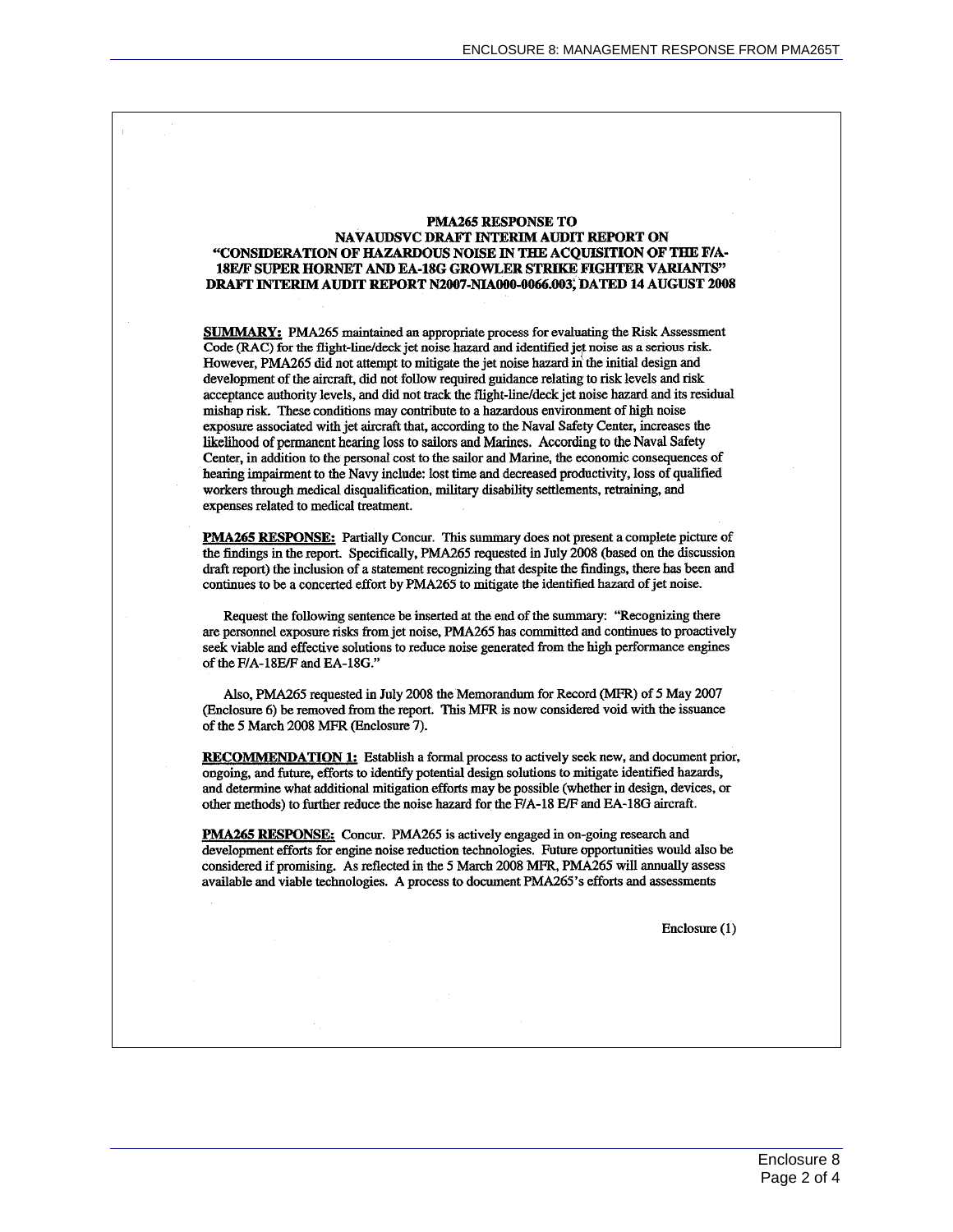will be identified in the next six to nine months, and would be implemented as part of PMA265's commitment to the annual assessment of solutions. However, PMA265 does not plan to "back track" since the inception of the F414 engine and F/A-18E/F to document all past design efforts. This could prove to be very time consuming with little return. Rather, only the efforts of the last two to three years will be noted by PMA265. Estimated date of completion is 31 October 2009.

**RECOMMENDATION 2:** Reestablish risk levels (Risk Assessment matrix) and risk acceptance authority levels in policies and procedures to ensure compliance with DoDI 5000.2, Section E7.1.6 and SECNAVAINST 500.2C, Enclosure 7, Section 7.3.

**PMA265 RESPONSE:** Partially Concur. PMA265 has already corrected the risk acceptance authority levels for identified Environmental, Safety, and Occupational Health (ESOH) hazards and their associated risks for consistency with DoDI 5000.2 and SECNAVINST 5000.2C. PMA265, working with NAVAIR 1.6 Environmental Programs Department, will re-evaluate over the next three to four months whether some of the risk levels currently reflected/ranked as "green" should be changed to "yellow" for greater consistency with DoDI 5000.2 and MIL-STD-882D.

However, unless NAVAIR 1.6 changes the ESOH risk matrix configuration in NAVAIR's Programmatic Environment, Safety and Occupational Health Evaluation (PESHE) Template, PMA265 will continue to use a 5x5 matrix vice the 4x5 matrix of MIL-STD-882D. As previously discussed during the audit, the mishap categories and associated ESOH risk matrix of MIL-STD-882D are "suggested" and offer "guidance." An acquisition program can still choose to tailor their approach as long as the risk acceptance authorities are the same as mandated by DoDI 5000.2 and SECNAVINST 5000.2C. It is the position of PMA265 that the 5x5 ESOH risk matrix is appropriately aligned with DoD's and NAVAIR's risk assessment process which is founded on a 5x5 matrix. ESOH hazards and their risks are no different than all the other hazards and risks that are assessed by an acquisition program manager based on the DoD risk assessment process. Therefore, using a similar risk matrix approach for ESOH continues to make sense.

In addition, while not verbatim to SECNAVINST 5000.2C, Table E7T1, the risk consequence and probability definitions of the current ESOH risk matrix used by PMA265 and NAVAIR are appropriately aligned and consistent with the terminology in MIL-STD-882D, as well as including basic DoD risk definitions used by acquisition program managers. PMA265 will consult with NAVAIR 1.6 on whether or not all of the exact ESOH risk definition terminology of SECNAVINST 5000.2C (such as occupational health severity definitions and probability levels of Fleet and individual systems) should be included in NAVAIR's PESHE Template. Estimated date of completion is 28 February 2009.

**RECOMMENDATION 3:** Establish controls and provide oversight to ensure that the F/A-18 E/F and EA-18G flight-line/deck jet noise hazard is formally opened in a tracking database and that the associated residual risk, log of mitigation efforts, and all other relevant information is tracked in a formal process with accurate record keeping.

 $\boldsymbol{z}$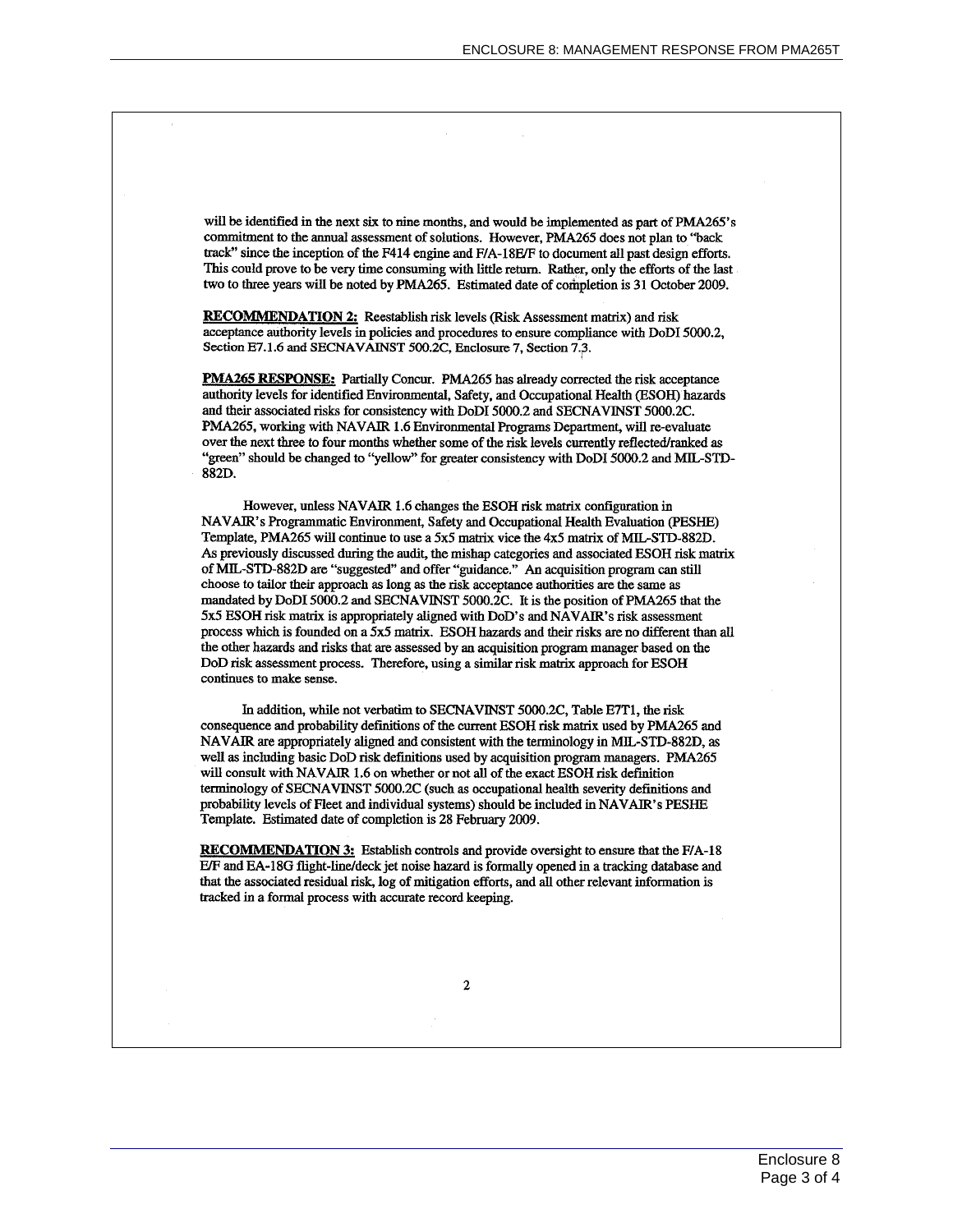**PMA265 RESPONSE:** Concur. Action has been initiated in that PMA265 is evaluating the feasibility of modifying data fields in the safety assessment report database used by the F/A-18E/F and EA-18G system safety engineers for hazard tracking. There is a portion of the database that could possibly be modified to accommodate data fields for "environmental" and "occupational health" hazards and their risks. The current hazard report would be used for recording associated information on the hazard. Configuration management of this database is maintained by the Boeing Corporation, therefore PMA265 needs to evaluate what the costs would be for modifying the database, the reasonableness of those costs, and budget accordingly for such modifications: if feasible. This evaluation will be conducted over the next three to six months.

PMA265 will use, in the interim, a simple Excel spreadsheet for ESOH risk tracking purposes. In addition, future PESHEs will be developed using NAVAIR 1.6's PESHE Document Authoring Tool, which includes a standardized ESOH risk assessment module for identified technical hazards and their risks. This module includes a component to document mitigation plans with both assigned actions and associated milestones. This offers another mechanism for formally tracking and documenting ESOH risk management. Estimated date of completion for Feasibility Assessment of Database Modifications is 30 April 2009.

FREEDOM OF INFORMATION ACT (FOIA) MARKING: PMA265 has no position on FOIA release. The information contained in the draft report is unclassified and generally in the public domain. However, should noise induced hearing loss (NIHL) by United States Navy personnel ever become the basis of a class action suit against the Department of Navy, there may be cause to restrict release.

> Naval Audit Service response to paragraph on FOIA marking: PMA265 has indicated that it has no position on possible release of this report under FOIA, and that the information contained in the report is unclassified and generally in the public domain. Because it is already in the public domain, there would be no justification for withholding the material in this report even if NIHL should become the basis of a class action suit against DON. Therefore, this report will be marked FOUO only for the protection of and possible redaction of personally identifiable information under Exemption (b)(6) of the Freedom of Information Act. All other information in the report will be released if requested under FOIA.

> > 3